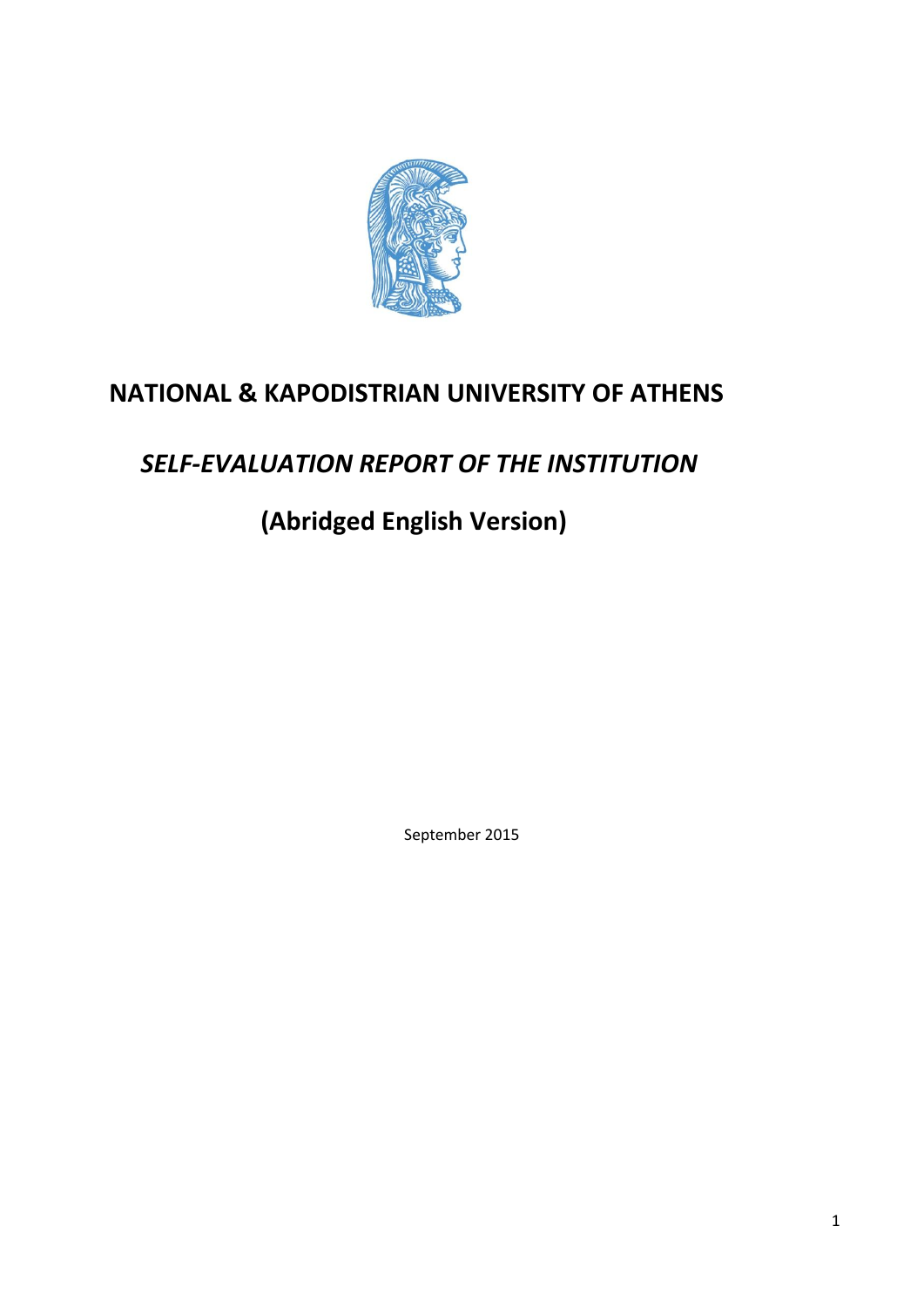### **Foreword**

This document is to be understood as an abridged English version of the University's Self-Evaluation Report submitted to and approved (finally in summer 2015) by the ΑΔΙΠ (ADIP), where various conclusions and assessments of the external evaluators' findings on the Departments of the University of Athens have been integrated. It is especially the result of a long team work by Kostas Bourletidis, Sophia Krousaniotaki and Kostas Buraselis, with the precious assistance of Victoria Kasviki concerning the formulation in English.

## **1. Introduction –Historical Overview**

The National and Kapodistrian University of Athens (NKUA), the University with the widest presence and authority in the country, has established its own tradition of science and creative participation in Greek society.

It is the oldest University in the country, founded by the Royal Decree of 22 April 1837 under the name "University of Otto". After a further decree of October 20 1862 issued by the 'Interim Government' (October 10-November 27, 1862) that name has changed to: "National University". Initially it was composed of four (4) Faculties with a total of 52 students. As it was the first university in the newly established modern Greek state, as well as in the Balkans and the Eastern Mediterranean region, its role has been decisive, in historical and social respect, for the production of special knowledge and the promotion of cultural life in the country.

In 1841 administrative and educational facilities were transferred to the edifice currently and widely known as the "main building" of the University of Athens, the middle part of the famous "neoclassical trilogy" in the center of Athens. In accordance with the will of the important donor Ioannis Dombolis (dating from 4 February1849) and to implement that donation, a law was issued on July 17, 1911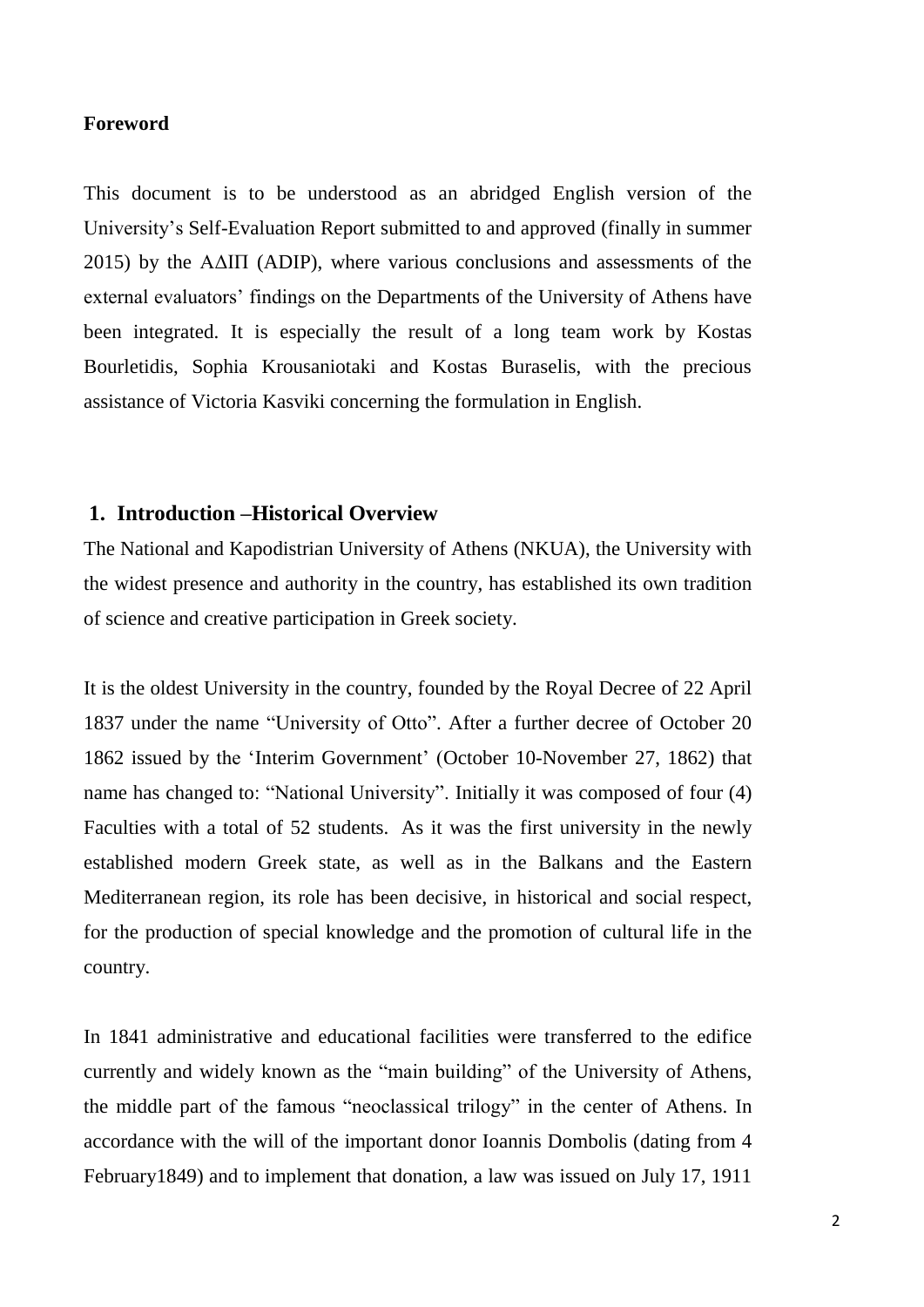with which the 'Kapodistrian University' was founded: the latter was composed of the theoretical Faculties of the 'National University' and was placed under common administration with the latter, sharing Senate and Rector with it. Since 1932 the "National University" and the "Kapodistrian University" were also formally united (Article 1 of Law 5343/1932): the final result was the "National and Kapodistrian University of Athens", a fully self-governed legal person of public law.

Up to the early  $20<sup>th</sup>$  century the NKUA was the only University which provided Greek society with scientists receiving diplomas in medical, natural and social sciences, Law and Economy , Theology, Literature, History, Archaeology. Thus the staff needs of the country regarding administrative personnel, education and clergy have been competently served. In its many years of operation, the University of Athens has offered the country a centre of intellectual production, stimulating various relevant circles functioning inside and outside its premises.

Nowadays it still offers important social services, producing academic and scientific personnel, in addition to the exercise of closer scientific tasks: through its members, it often participates in national and international committees, it carries out educational and other research projects, organizes and participates in seminars for various social groups (often alongside with its members' full employment at the University). One of the most important contributions of the University of Athens concerns the area of national health. An additional point in this request is that students of health sciences perform their first practice period offering their medical services to the public under the supervision of professors.

Since 2009, applying the existing legislating framework (Laws 3374/2005 and 4009/2011), and the instructions of the ADIP, the University of Athens applied successively the process of internal self-evaluation and then external evaluation in all its Departments after an overall plan. Through the work of the University's Quality Assurance Unit (MODIP, ΜΟΔΙΠ in Greek) there is a current collection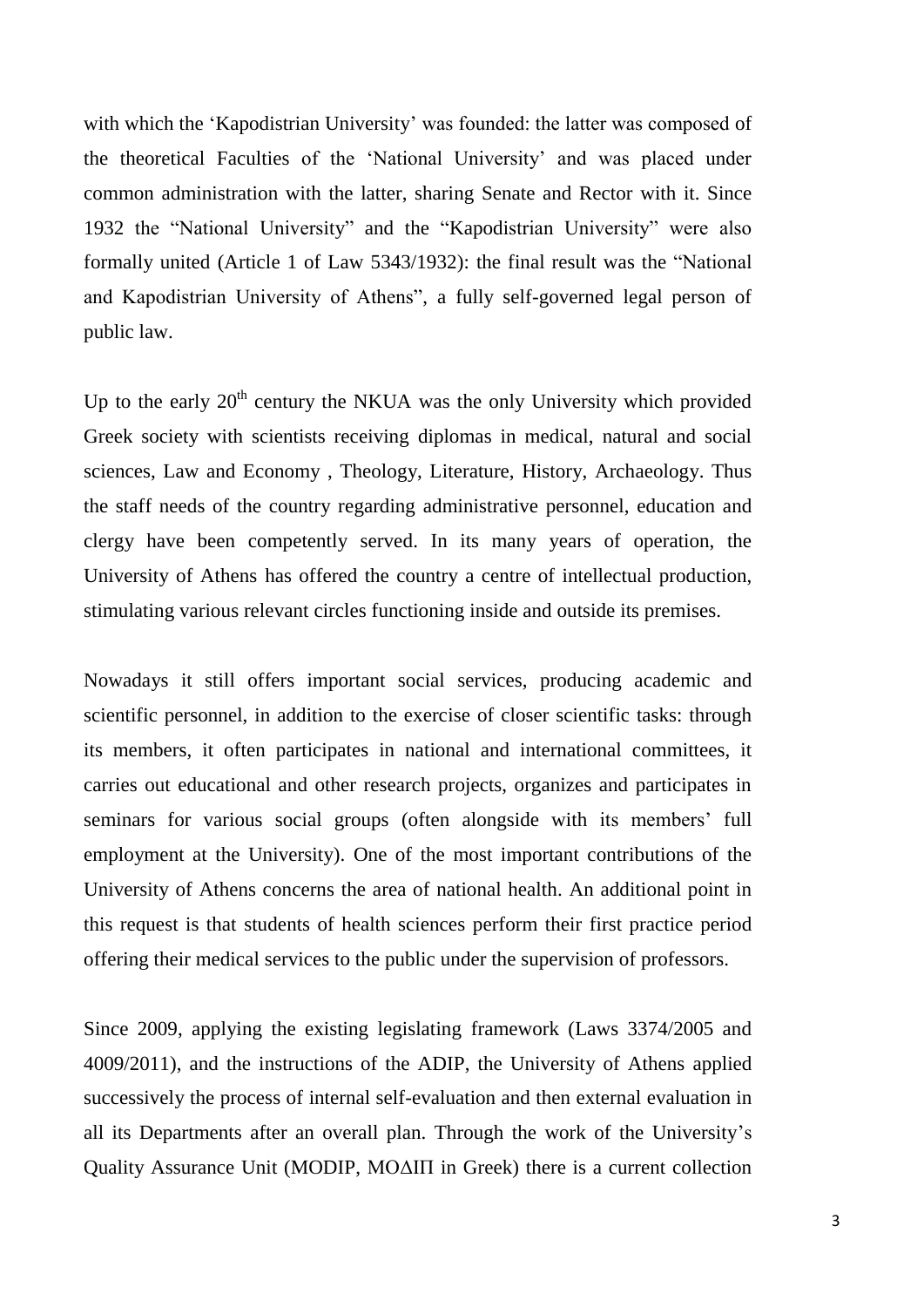and systematic processing of data relating to all academic units and administrative services. The procedure of the internal evaluation of most Departments has been completed in 2013, while in the first months of 2014 the thirty-three (33) external evaluations of the Departments have been followed.

Within a pressing timeframe (from early September to the beginnings of December 2014), and in constant contact and cooperation with the above thirtythree (33) Departments, the process of the whole internal self-evaluation of the University has been completed and formulated. The resulting extensive report has been submitted to the ADIP. At the same time a blueprint of the University's Internal Quality Assurance System has been drafted, which should then become a subject of further consultation, through the coordinating work of the MODIP, with the various Departments and the academic community of the University.

## **2. Academic Structure Development and Presentation of the University's image**

## **2.1. Basic Structure (Schools and Departments)**

There are now eight schools operating at the NKUA: 1) School of Theology, 2) the Law School, 3) The School of Economics and Political Sciences, 4) the School of Education, 5) The School of Natural Sciences, 6) the School of Physical Education and Sport Science, 7) The School of Health Sciences and 8) The School of Philosophy

Within these eight faculties/schools of the University are allocated thirty three academic departments. Each academic department offers and implements an undergraduate study program.

The structuring of these faculties/schools into specific Departments and separate sectors of the Departments is at present as follows:

1. **Theological School.** It comprises two Departments: the Department of Theology and that of Social Theology.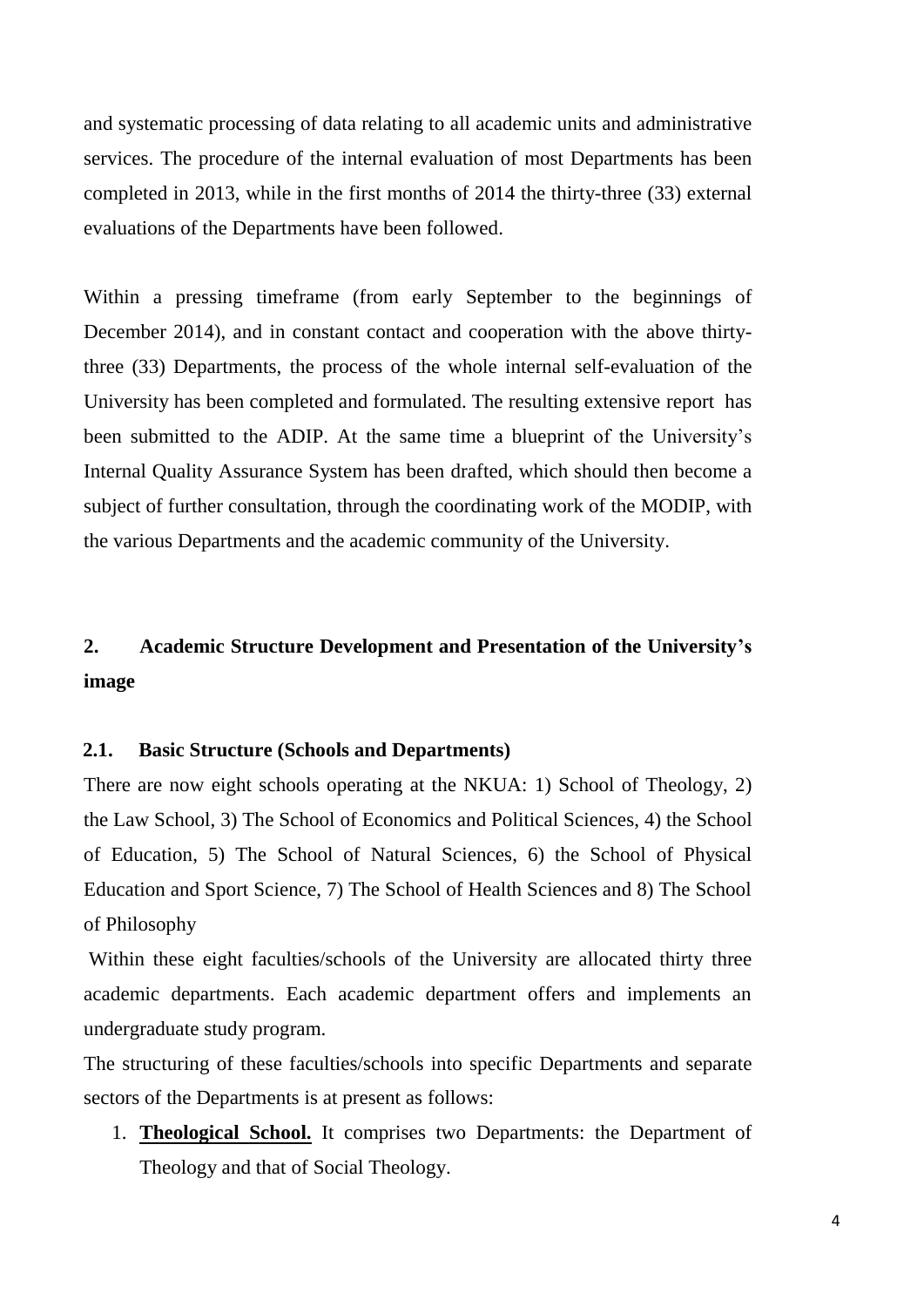- 2. **The Law School** includes only the Law Department
- 3. **The School of Economics and Political Sciences** includes four Departments: the Department of Political Science and Public Administration, the Department of Economics, the Department of Communication and Media, and the Department of Turkish and Modern Asian Studies.
- 4. **The Philosophy School** comprises twelve Departments: the Department of Literature (Greek and Latin), the Department of History and Archaeology, the Department of Philosophy, Education and Psychology, the Department of Psychology, the Department of English Language and Literature, the Department of French Language and Literature, the Department of German Language and Literature, the Department of Italian Language and Literature, the Department of Spanish Language and Literature, the Music Department, the Department of Theatre Studies and the Department of Russian and Slavic Studies.
- 5. **The School of Natural Sciences** has seven departments: the Department of Physics, the Department of Chemistry, the Department of Mathematics, the Department of Biology, the Department of Geology and Paleontology, the Department of Information Technology and Telecommunication, and the Department of History and Philosophy of Sciences (until very recently titled: Methodology, History and Philosophy of Science).
- 6. **The School of Health Sciences** includes four departments the Department of Medicine, the Department of Dentistry, the Department of Pharmacy and the Department of Nursing
- 7. **The School of Education** consists of two departments: the Department of Education and the Department of Education and Early Childhood.
- 8. **The School of Science and Physical Education and Sport** includes the Department of Physical Education and Sport

This structure of the faculties/schools and departments is recent, mainly being a consequence of the Project ATHENA and new relevant legislation (Law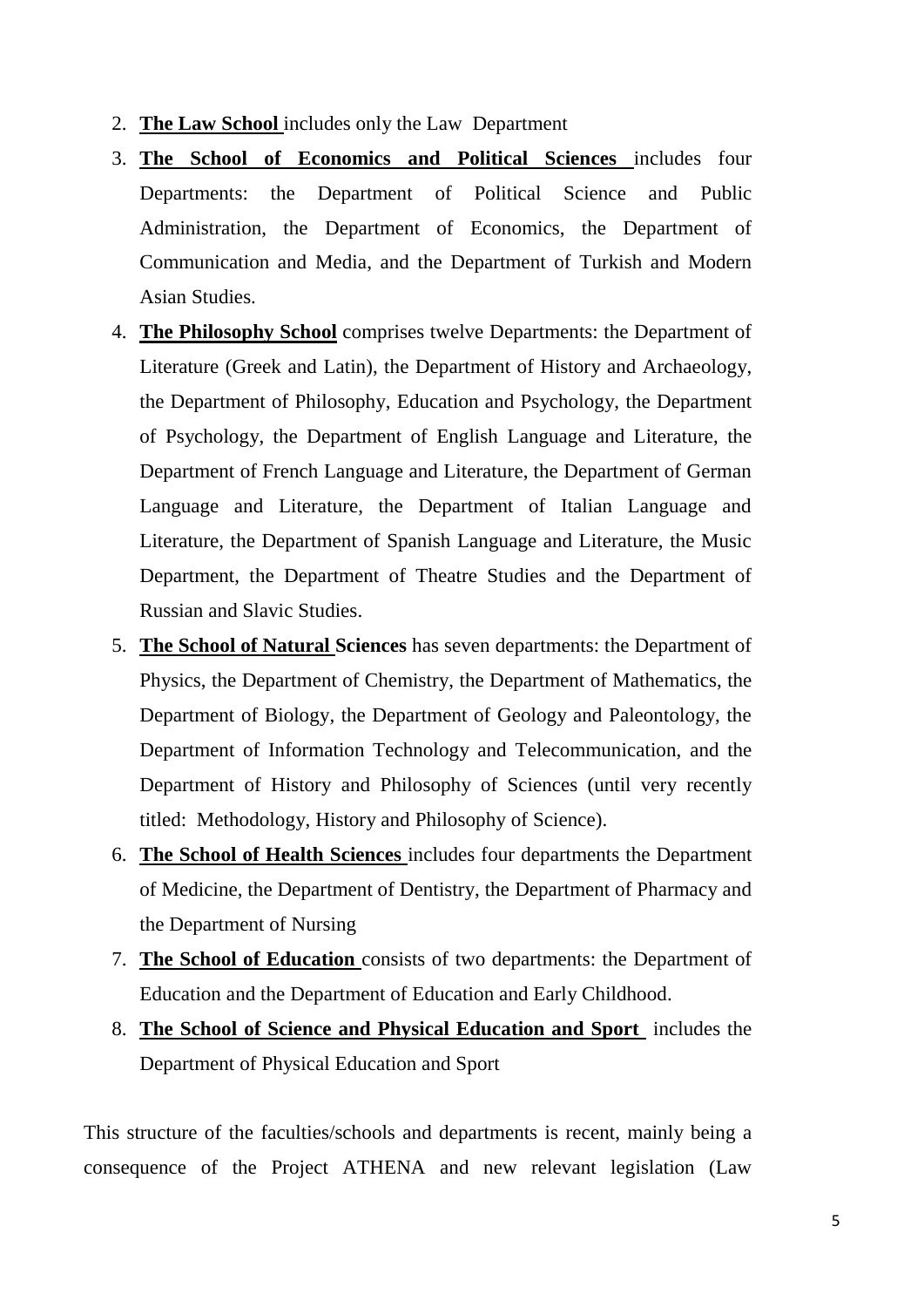4009/2011, Law 4076/2012). Therefore it would be premature to draw conclusions about the effectiveness of the current structure. It is certain that this organizational arrangement has not solved the problems that Schools/Faculties and Departments faced before the implementation of the plan ATHENA. The practical utility of this structure has been/is being seriously impaired by the governmental measures on the 'availability of administrative staff' (that is, the drastic restriction in the latter's strength), but also the conditions of prolonged underfunding of the University in recent years.

#### **2.2 An image of the University based on statistics and census data**

The synthetic table below offers among other data an overview of the undergraduate students of the University in the period 2008-2013. As it is mentioned in the case of the figures on the table for the year 2012-2013, the active students were 38% of all registered students at the University of Athens. The corresponding figure for the year 2008-2009 was 42.3%. In most parts the delay in completion rate and low graduation rates are clear. The failure/retardation in the completion of students' studies can be attributed mainly to two important factors:

**(1st) The large number of students with minimum qualifications admitted to the University.** The process of Nationwide Examination unfortunately fails to check a range of cognitive, research and social skills, which are necessary for beginning academic studies, but simply the sterile memorizing of some schoolbook pages. As a result, many young students cannot cope with the high level of education at the University and inofficially interrupt their studies. In some cases university schools are selected as options and, without any real correspondence, fitted into the computerized file of applications for specific directions of university studies. Thus candidates can get into a school, the curriculum of which includes courses unrelated to any examination content considered in the preceding Nationwide Examinations. The result of this situation is that the students often have significant gaps of basic knowledge and cannot understand fundamental concepts and curriculum subjects in which they finally succeeded in achieving a place of university study. In order to face this problem,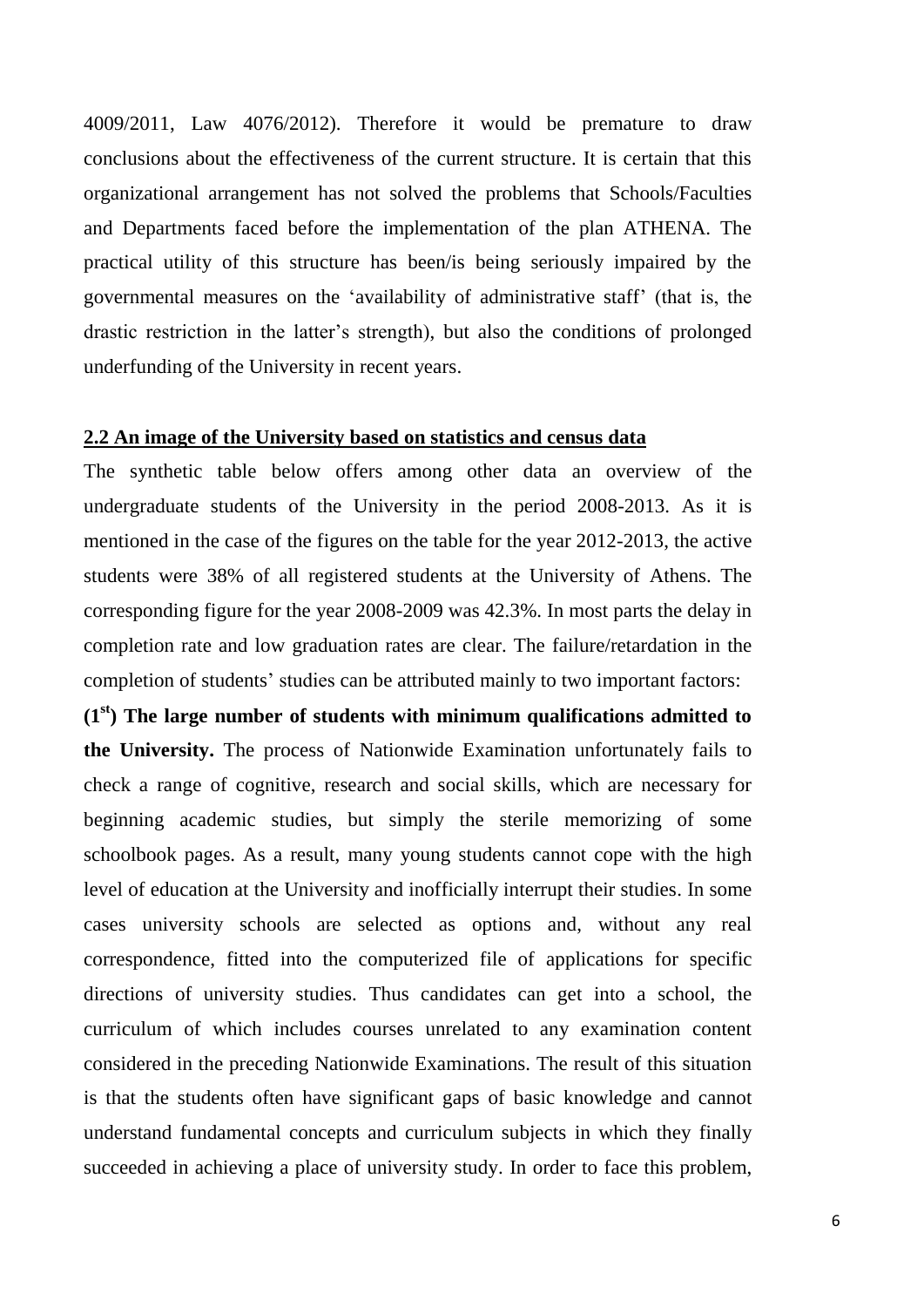the external evaluators have suggested that a course structure based on prerequisites be implemented as soon as possible, where there is such a possibility. In the same sense, the enrichment of the first year of university studies with more general courses seems to be an appropriate measure for enhancing the knowledge and skills of students in view of the specialized courses in subsequent years.

Especially in the Departments of Foreign Languages both the important base of general knowledge (mirrored in a level of below 10.000 points in the preceding introductory examinations) and as well the proficiency level in foreign languages are relatively low. This undoubtedly results in large student groups with a major risk of non-completion of studies.

**(2nd) In the last five years the prolonged economic crisis has had a serious negative effect on the effort of students to complete their studies.** Many of them abandon their studies because their families can no longer assist them. They remain at best underemployed, often in jobs unrelated to their studies, in order to gain an income and continue as students. They sometimes refrain from taking an examination because of the extra cost of residence and travel (if their home is in a province). The result is a more frequent retardation in the completion of studies or even the abandonment of the latter.

|                  | Academic year                                                     | 2013-2014 | 2012-2013 | 2011-2012 | 2010-2011 | 2009-2010 |
|------------------|-------------------------------------------------------------------|-----------|-----------|-----------|-----------|-----------|
| $\mathbf{1}$ .   | Total number of permanent<br>faculty                              | 1.923     | 1.953     | 2.001     | 2.047     | 3.000     |
|                  | 2. Total number of other teaching<br>staff (full-time employment) | 41        | 49        | 72        | 178       | 153       |
| $\overline{3}$ . | Total number of administrative<br>staff                           | 761       | 1.312     | 1.350     | 1.361     | 1.362     |
|                  | 4. Total number of laboratory and                                 | 362       | 253       | 271       | 301       | 329       |

#### **TABLE1: Epitome of the University**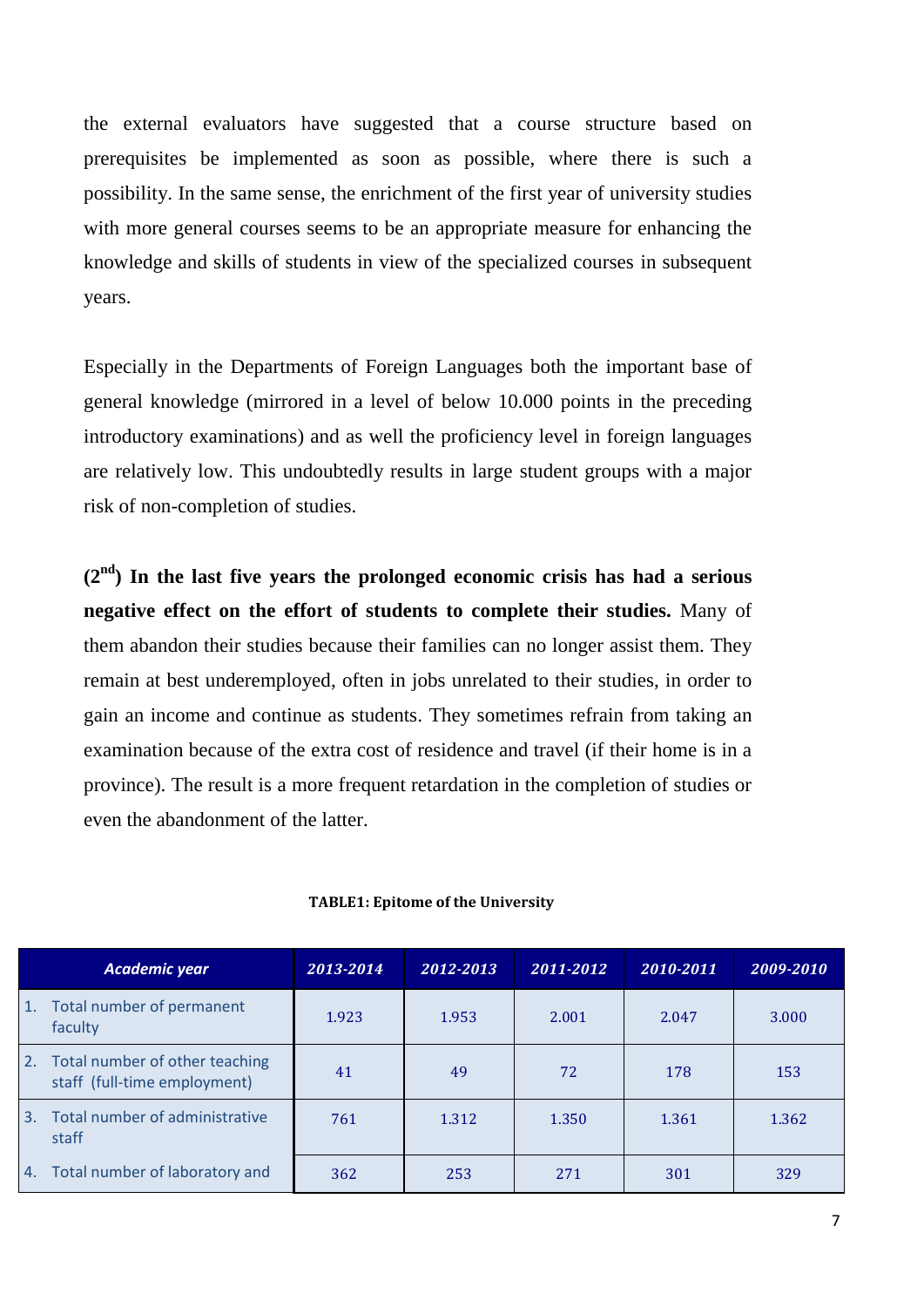|                                                         | other technical staff                                                                                                     |                                                 |                              |                              |                   |                              |
|---------------------------------------------------------|---------------------------------------------------------------------------------------------------------------------------|-------------------------------------------------|------------------------------|------------------------------|-------------------|------------------------------|
| 5.                                                      | Total number of undergraduate<br>students in normal duration of<br>study $(n+2)$                                          | 40.652                                          | 38.566                       | 38.755                       | 40.708            | 40.972                       |
| 6.                                                      | Places of study offered at the<br>University on the basis of the<br>annual Panhellenic Examinations<br>(total number)     | 5.200                                           | 5.420                        | 5.360                        | 5.825             | 5.860                        |
| 7.                                                      | Total number of students newly<br>admitted into the University (all<br>categories)                                        | 8.204                                           | 7.396                        | 7.011                        | 8.628             | 8.016                        |
| 8.                                                      | Total number of registered<br>students                                                                                    | 103.972                                         | 100.694                      | 100.324                      | 100.957           | 98.837                       |
| 9.                                                      | Total number of graduates of the<br><b>University</b>                                                                     | 6.149                                           | 6.482                        | 6.526                        | 6.470             | 6.870                        |
|                                                         | 10. Study places offered to<br>postgraduate students at the<br>University in the specific<br>academic year (total number) | 2.475                                           | 2.903                        | 3.075                        | 2.665             | 2.969                        |
|                                                         | 11. Total number of new applications<br>for places in the postgraduate<br>programs of study                               | 6.251                                           | 8.135                        | 8.514                        | 8.432             | 8.400                        |
| 12. Total number of postgraduate<br>students registered |                                                                                                                           | 10.502                                          | 9.778                        | 9.739                        | 9.722             | 9.233                        |
|                                                         | 13. Total number of PHD students                                                                                          | 13.936                                          | 14.708                       | 16.695                       | 16.744            | 16.438                       |
|                                                         | 14. Total budget size $(\epsilon)$                                                                                        | 25.981.354,75                                   | 29.942.375,0<br>$\mathbf{0}$ | 33.881.675,0<br>$\mathbf{0}$ | 36.256.391,9      | 51.949.235,0<br>$\mathbf{0}$ |
|                                                         | 15. Total size of Public Investments<br>Program $(\epsilon)$                                                              | 4.655.062,40                                    | 7.570.214,8                  | 12.288.327,7<br>5            | 9.291.280,79      | 16.026.340,7<br>3            |
|                                                         | 16. Total budget size of the Special<br><b>Account for Research Grants</b><br>$(SARG)$ (€)                                | 41.4788.76,48                                   | 67.499.624,9<br>1            | 77.552.554,8<br>2            | 92.884.319,6<br>8 | 47.958.820,6<br>9            |
|                                                         | 17. Total Research and Development<br>Funds                                                                               | 30.612.731,9<br>3<br><b>UNTIL</b><br>30/09/2014 | 55.762.594,2<br>3            | 66.502.353,7<br>3            | 54.674.463,9<br>9 | 39.393.112,6<br>4            |

*\** The current year is the most recent full academic year (two successive six-month academic semesters).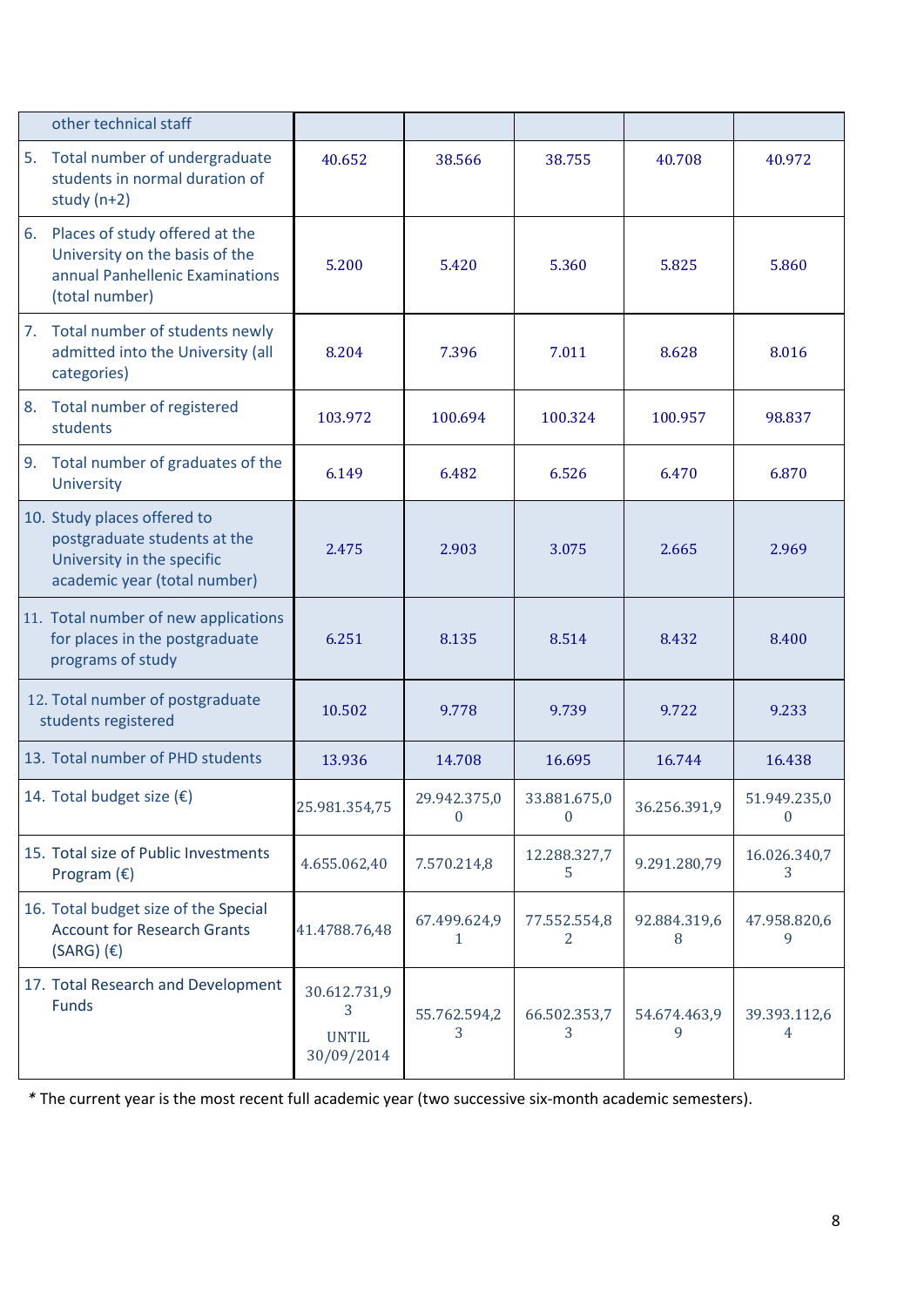## a) **Understaffing**

The fact of inadequate academic staffing is usual in the Departments of the NKUA. This problem has been aggravated in the last four years, both due to nonreplenishment of academic staff positions after retirements and to the considerable limitation of sums and 'Special Researchers' positions (Presidential Decree 407/80) granted to the University by the Greek state.

As shown by the available data, the administrative personnel of the University has been significantly reduced in recent years. Especially in the crucial year 2013- 2014, we can speak of a "depopulation" of the administrative staff of the University as a result of the Law on 'staff availability'.

It may be referred indicatively that:

- Between 2009 and 2014 there was a decrease in the total number of faculty members by 5% (177 fewer faculty members), without taking account of the additional faculty members on sabbatical leave, who cannot contribute to teaching and administration in their Departments. In this period the total number of faculty members has increased in seven departments, remained the same in four and fell in twenty-one Departments.
- According to the data provided by the Administrative Services of the University over the next few years the number of "outgoing" faculty members will constantly increase. This is due to the fact that a significant number of faculty members in various Departments is approaching retirement. It is estimated that in 2016 20% of the number of Faculty Members of the University of Athens (reference year 2010) will have left.
- As shown by the data of the Departments the number of teaching 'Special Researchers' (Pres. D. 407/80) has been reduced by 80%, due to the lack of funds.
- In 2010 officials with permanent posts and employees with 'undetermined period of service' (ΙΔΑΧ) amounted together to 1362. In September 2014 according to available data the number has decreased to 761. Thus, a decrease of 44% has taken place. A part of the reduction is due to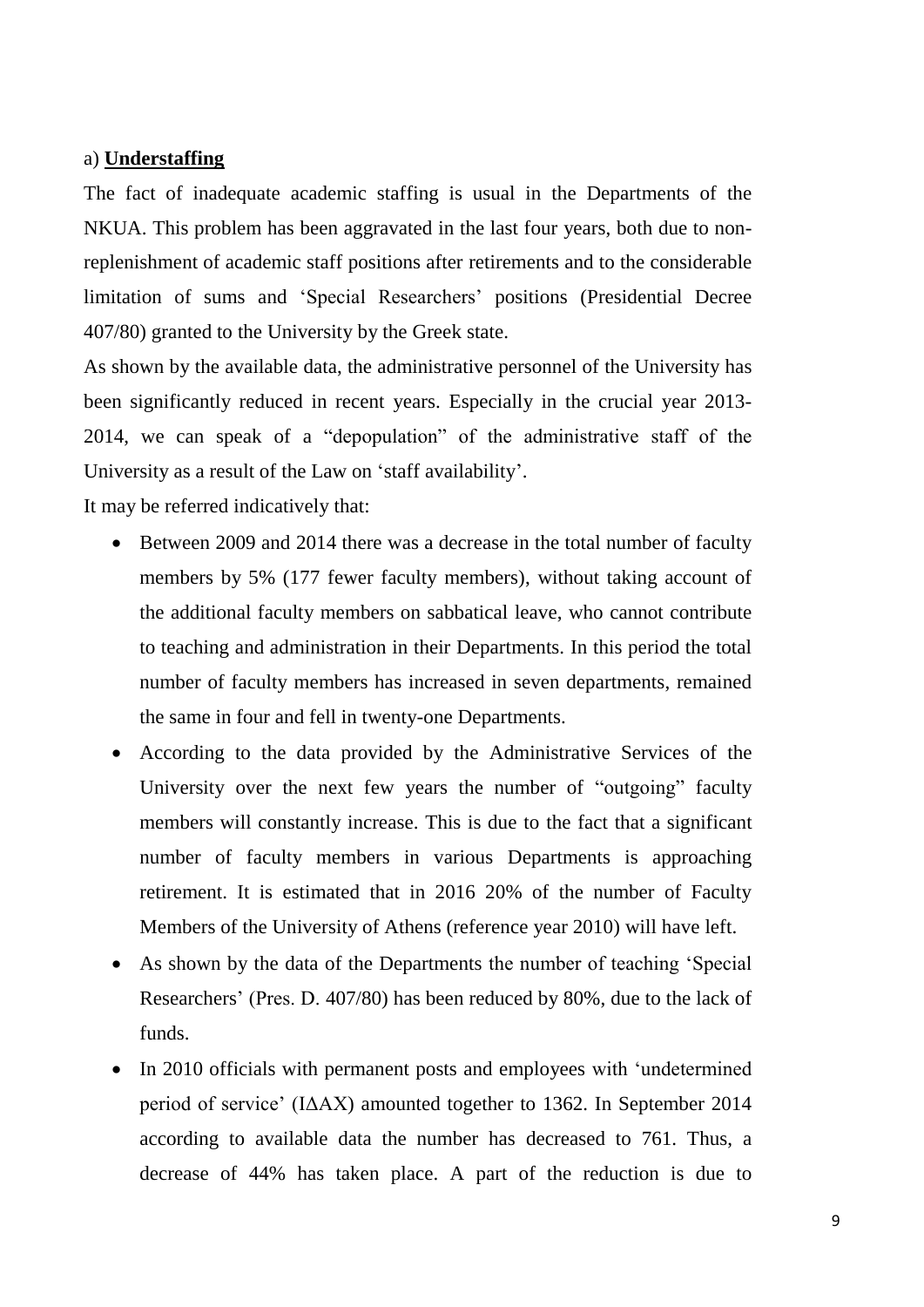retirements, the largest part to the continued 'availability' of personnel (approximately 400 people), while ca. 100 of the administrative staff changed status to the category of Laboratory Teaching Staff (LTS), without their original positions having been replenished.

 The ratio of students to administrative staff also reflects the problem. Considering only the total of active undergraduate students  $(n + 2)$  and dividing by the number of administrative staff one reaches the estimate that 50 students correspond to one administrative official at the University of Athens. The relevant average of Greek universities is 30: 1. The British Universities record, on average, a **lower** proportion of students to administrative staff of around 12,5. The US record an **even lower** ratio of no more than **11 students per staff member.**

## **b) Underfunding**

According to data from the Financial Services of the University for the period 2009-2013 the reduction in the total budget (regular + public investment) reached 52% (from 77,582,062.26 € in 2009 to 37,512,589.8 € in 2013). It is noteworthy that the decrease between 2013-2014 is even greater (14 million  $\epsilon$  having become the total budget).The initial forecast for 2014-2015 refers to an amount of around 11 million euros, of which until the middle of 2015 (early July) nothing has been disbursed. This money is intended to cover the University's key operational needs (security, cleaning, maintenance and replacement of office equipment, laboratories, clinics, utilities, oil, expenses of student welfare, general and laboratory supplies, supply of inks and copier papers, Foreign Language and Teaching Textbooks, test papers, supplies of computers, binding, printing, management of toxic waste, nitrogen, fire extinguishers, etc.)

It is estimated that only the expenditure for the University's utilities services amounts annually to ca. 9 million  $\epsilon$ . The apposition of these financial data discloses the strong viability problem and weakness of operation for the University in the coming years. The problem of underfunding becomes even more acute because of the insufficient absorption of funds and from the NSRF and other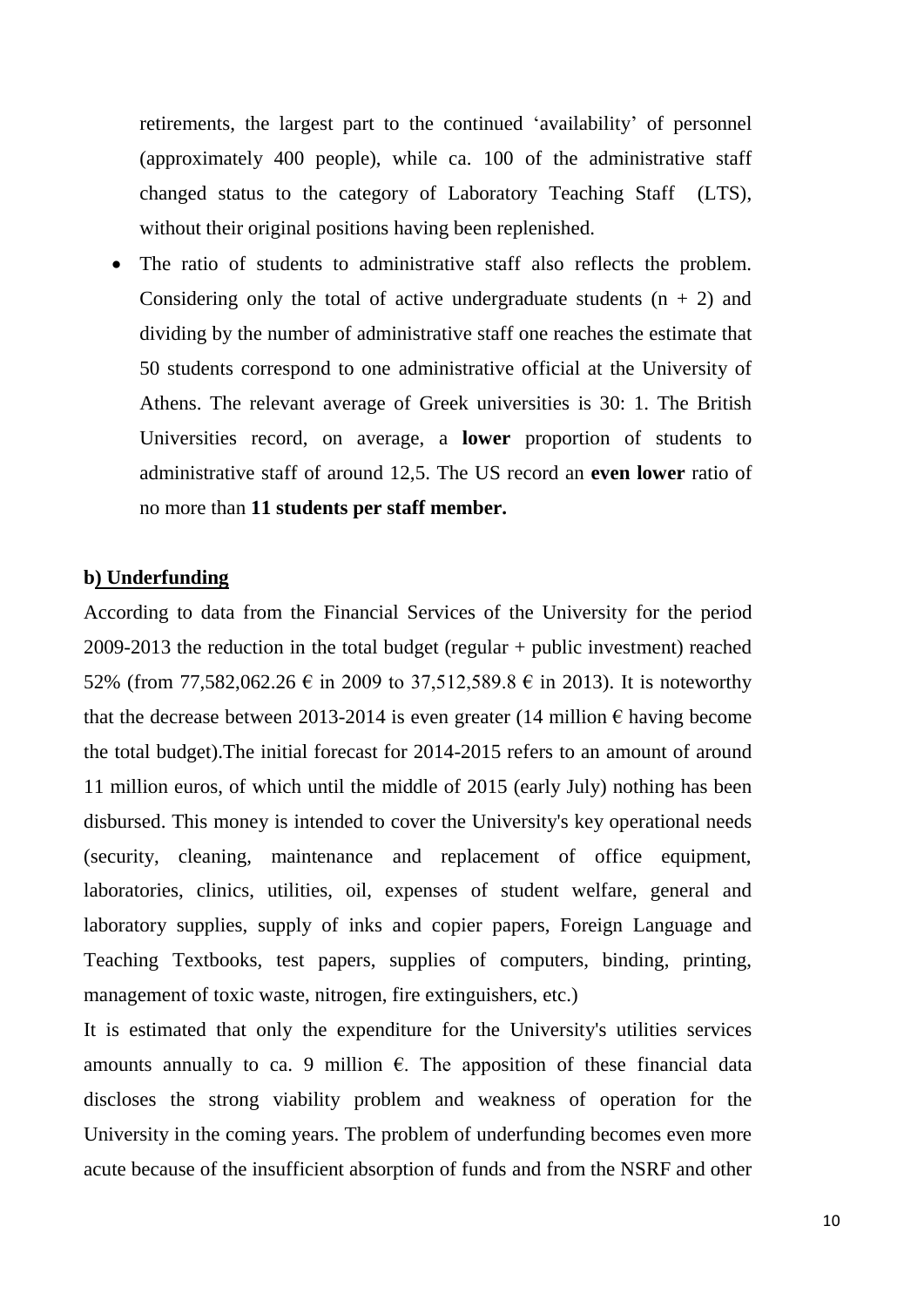regional operational programs, resulting in the loss of valuable resources for the NKUA. The problem was intensified due to the 'availability', in particular concerning key services that manage these projects (Finance Department, ELKE etc.). There, administrative staff with considerable expertise found themselves for several months suspended so that it was impossible for a long time to execute a series of administrative actions and operations.

## **c) Social Environment**

In social terms, the economic crisis has been directly affecting the available income of many households (and therefore current and tomorrow's students), the ability of students to complete their studies, also any vocational guidance and planning of the future of the next generation. There has also been a consequent medium-term impact on the operation of higher education institutions. The choices of candidates in national exams to enter a university suggest that schools and university departments which are close to the candidates' residences are preferred so that families may cope with the costs of "student life" for their children. Thus the scientific content or the professional perspectives offered by a school become secondary. At the same time, in case of success in a provincial university, a significant number of admittees try to achieve moving their places of study to a University of their homecity. The result is that a large number of students, who transferred from regional Universities to the Departments of NKUA, is added to the rest, while the burden on the demand for Universities' services increases.

**2. Evaluation of Curriculum and conclusions based on the findings of the external assessments of NKUA Departments**

#### **2.1 Introduction**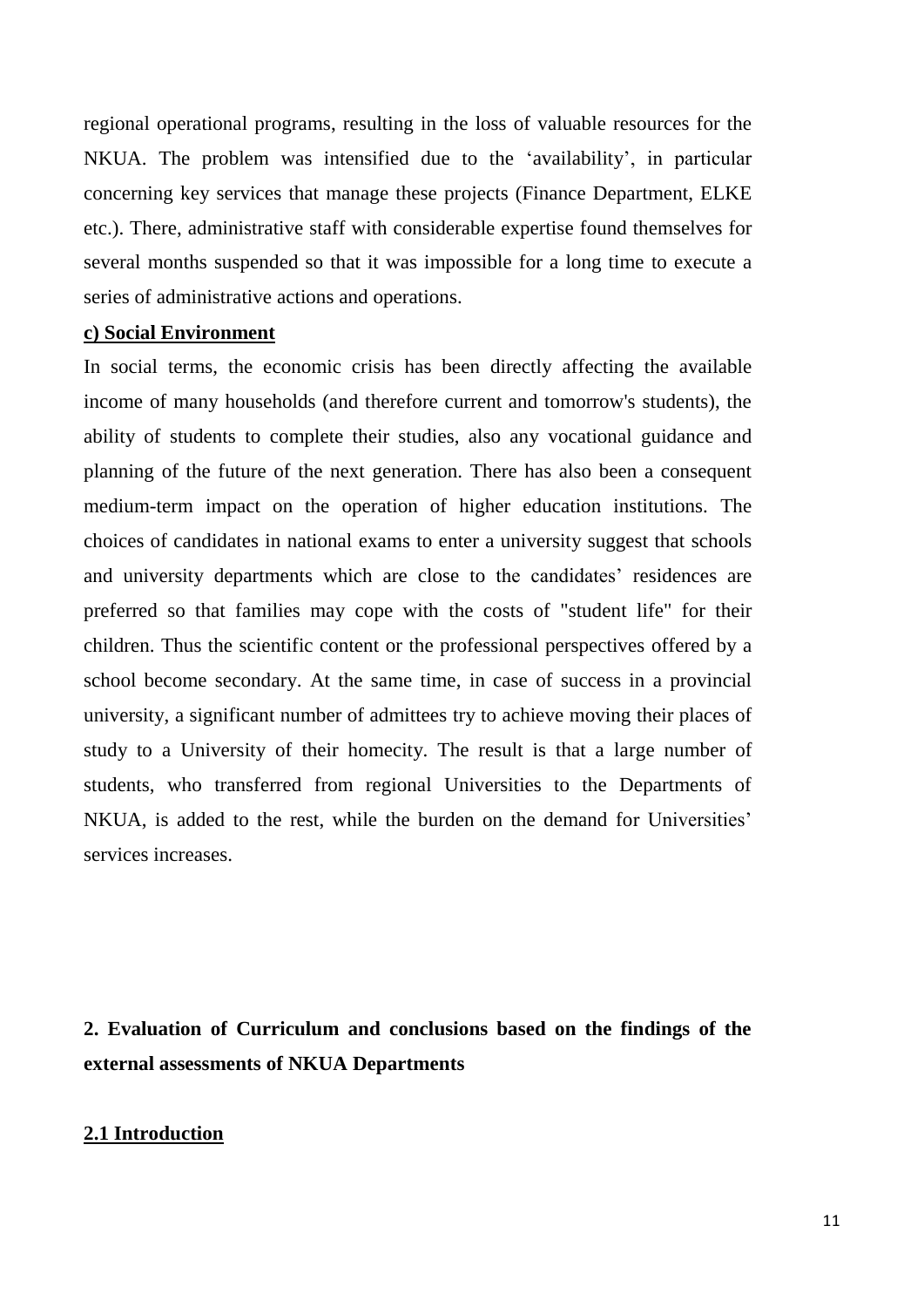Undergraduate, postgraduate and doctoral programs of the Departments of the University of Athens are all corresponding to the academic level and the qualification awarded. This assertion may be supported by (a) the reports of the external evaluators, (b) the detailed information on objectives set and learning results, as they are reflected in the study guides of the Departments, (c) the full alignment with European and International Standards (ECTS system), (d) the acceptance of graduates in postgraduate and doctoral studies not only in Greece but also abroad, and finally (e) their professional success and social advancement.

## **2.2 Programs of Undergraduate Studies**

As it was mentioned in the preceding section, at the NKUA there are implemented thirty-three (33) undergraduate programs (one for each Department)

## **Strong/ Positive points**

- The findings of external evaluations confirmed a very positive, matching relation of the level of education provided by the Departments on the basis of their Curricula to the academic level they target and the degree they grant. According to the external evaluations, which have been completed in 2014, many undergraduate programs are higher "than expected". In cases where there have been proposals for improvements of the curricula, the Departments have already taken necessary steps to adopt the proposals in practice as far as they are consistent with the objectives, practices and academic policy they aspire to.
- The courses, laboratories, clinics that make up the respective undergraduate programs (UPs), offer with their contents and activities a versatile and effective scientific training to students. They cover a wide range of knowledge that runs through both the theoretical side of scientific knowledge, and its applications. In many cases, the courses and their content are equivalent to those of leading Universities abroad. Thus, the UPs cover the demands of society for high level education - in theory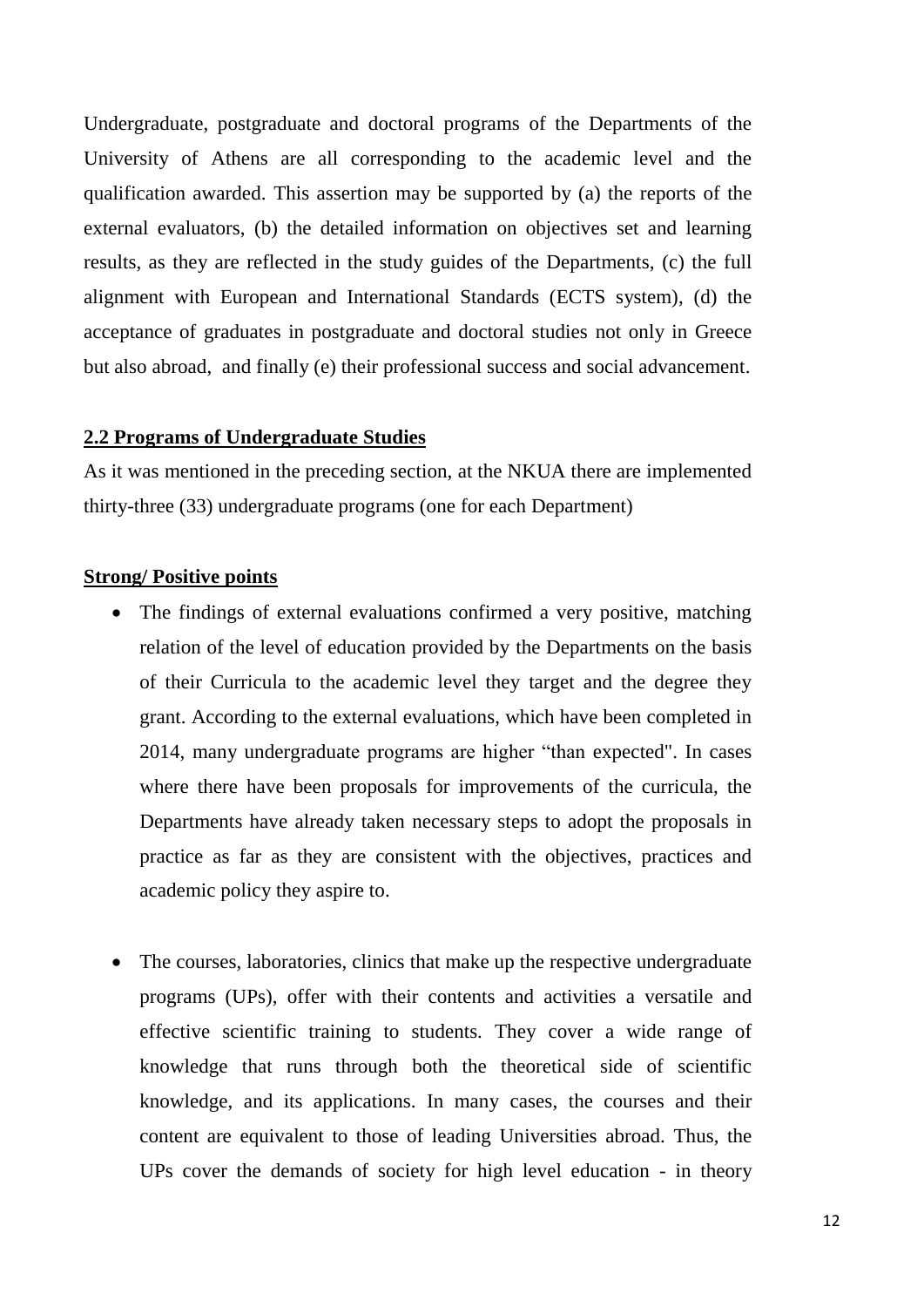subjects, in laboratory exercises, in simulations with 'exemplary teaching' in the classroom and the needs of applications in matters of science.

- As to learning outcomes and competences sought, the external evaluators have found that in most Curricula the following points apply:
	- The learning outcomes are connected with the objectives of the Curriculum
	- The learning outcomes correspond with the type and level of the respective qualification sought, as defined in the European and National Qualifications Framework
	- The objectives of the curricula and learning outcomes meet the academic and professional requirements, the needs of society and labor market
	- The titles of the curricula, their content and learning outcomes are mutually compatible.
- In several cases the Undergraduate Degree Programs are based on the common standards of European universities: they namely lead to the development of specific professional skills, which the graduate should be able to exercise in any EU country where he/she comes to apply those skills. The value and adequacy of curricula to prepare professionals able to work abroad is confirmed by the assessments and the comments of the External Evaluation of the Departments, where the following notes have been presented:
- Proper design, construction and implementation of the curriculum as a whole.
- Rooted positive perception of society for the historical dimension and the high level of the curriculum.
- The high academic level exhibited by the UPs of the Departments is proved by the fact that their graduates excel in their postgraduate studies, and not infrequently in top foreign universities.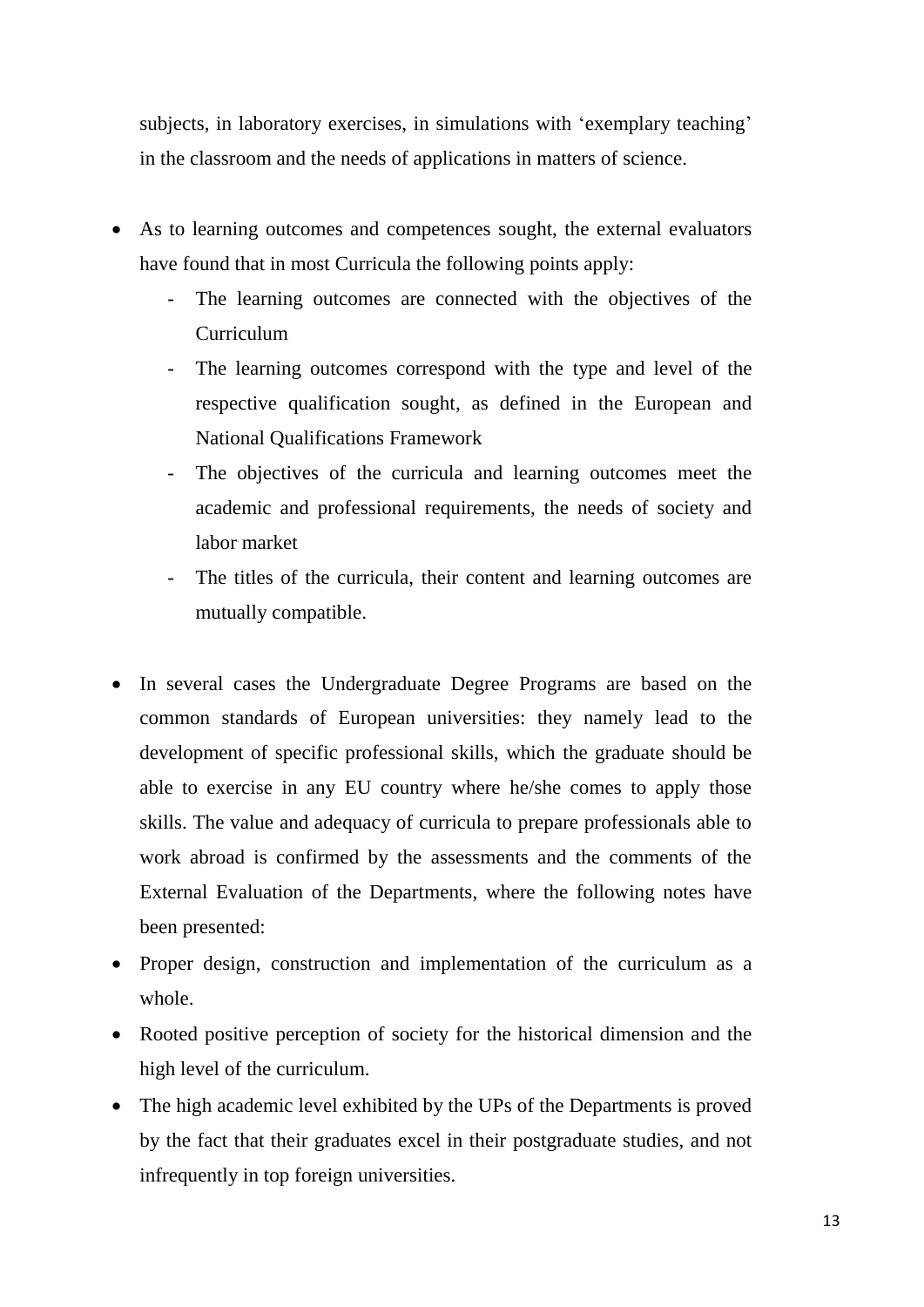## **Weak/Νegative Points**

- Limited funding and limited infrastructure in relation to the very large number of students.
- Teaching courses in several undergraduate programs take place in front of big audiences. Thus teamwork and educational activities that require the separation of students in small classes cannot be applied but exceptionally.
- The disappointingly low level of educational infrastructure presented by a number of students. This is especially true of those who had not placed their final study among their main options, but had to succumb to the existing requirements for entering a university study at all.
- Excessive workload for students that is captured in a large number of courses leading to a degree and in many-hours of attendance for each series of lessons.
- The low level of specific language proficiency as a condition for entering the foreign language departments, is combined with the inadequate numbers of teaching staff for supporting language courses in some of those departments.
- A large number of inactive (so called: 'eternal') students
- Too high annual number of incoming students in relation to infrastructure and the real possibilities of certain Departments.

## **Further opportunities Offered by the Strong/ Positive Points –Possibilities of their expansion**

- The implementation of the prerequisite courses system.
- Encouragement of students to participate in student exchange programs with foreign universities.
- Enrichment of the interactive material used in lecture-form teaching.
- Further improvement of the use of e-class; fuller description of the courses both there and in the website of certain Departments.
- Lightening curricula so that they better correspond to the actual needs of modern undergraduate university studies.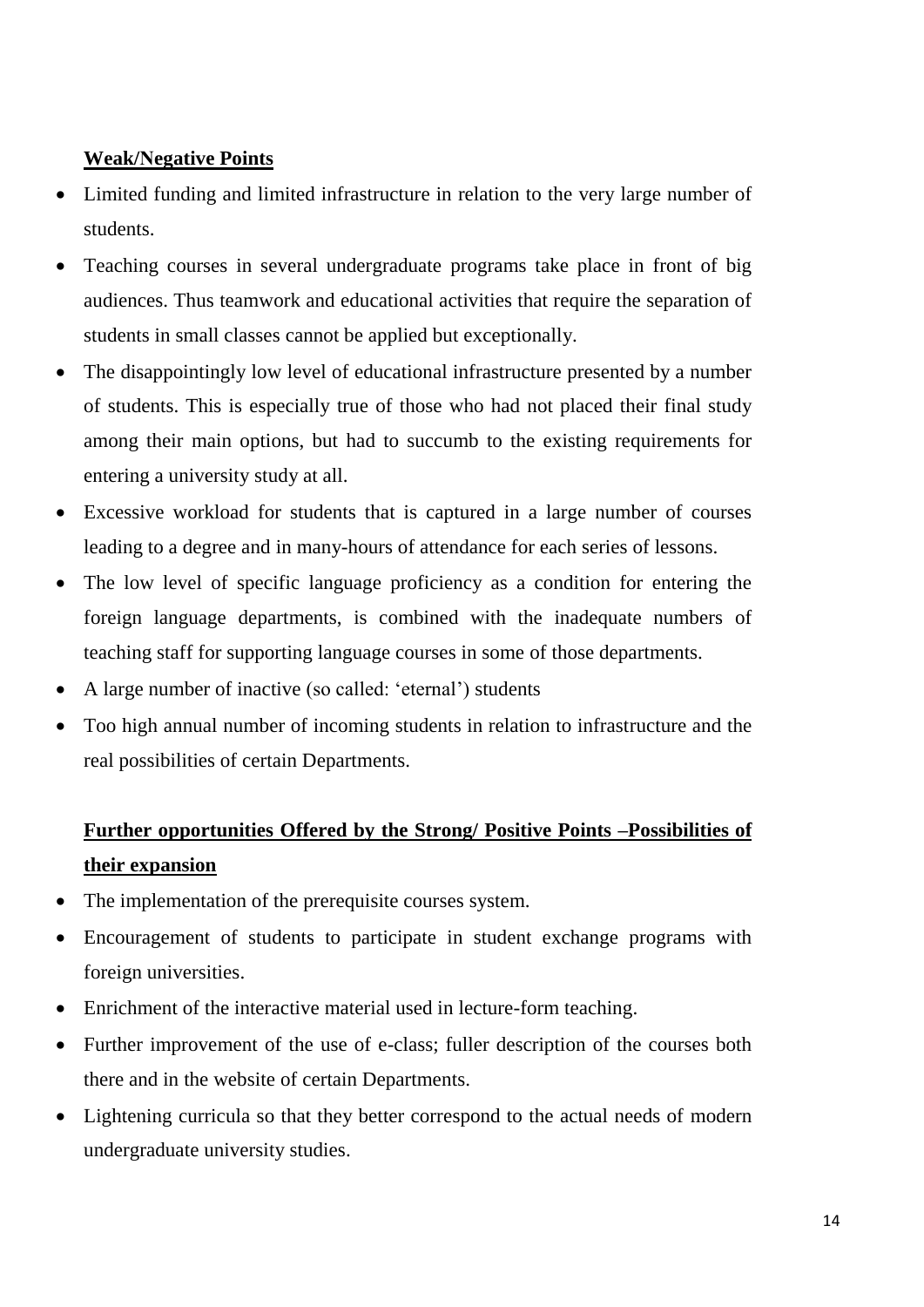• Some UPs are either unique in Greece (e.g. Spanish Language and Literature) and/or have strategic importance because they connect the country academically and culturally with a wider cultural area (e.g. Russian and Slavic Studies), and should therefore be strengthened.

#### **Risks because of Weak/ Negative Points**

- The ever decreasing budget, which is unpredictable and creates problems in planning and proper functioning of the Departments.
- Inadequate infrastructure and funding hampers increasingly the achieved high quality of educational work. One foreseeable result would be the further increase in the number of students who find it difficult to complete their studies or drop them out.
- The working environment for academic staff members  $(\Delta E \Pi)$  seems to get worse, as wages are constantly reduced and the opportunities for participation in educational activities and research become more restricted. Therefore there is an ever more apparent risk that a significant number of those members choose to give up their present positions and accept employment in other (especially foreign) Universities, or to accelerate their processes of retirement. It is understandable that such phenomena create further problems concerning the implementation of teaching assignments because of the gaps created, without any near prospect of replacements.
- The defective conditions for the acceptance of students into the Foreign Language Departments, already noted above, and the demands of their proper University study also increase the number of inactive students, while they alter the actual yield potential of foreign language curricula.
- Serious administrative barriers and bureaucracy sometimes hinder the Departments' various processes, such as recruitment of new staff and allocation of the budget.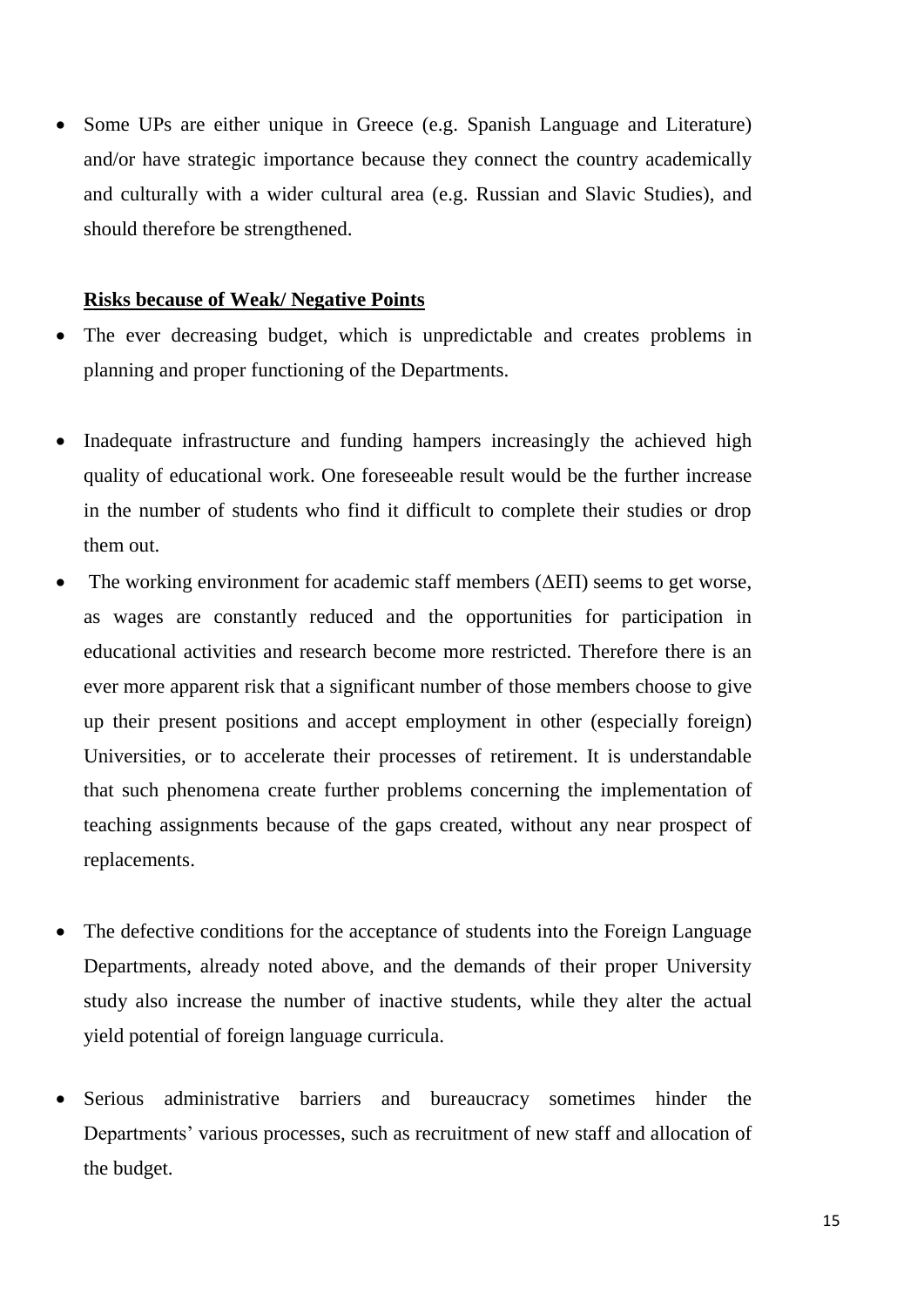Funding for participation in conferences, workshops and seminars abroad and within Greece remains limited.

#### **2.3 Postgraduate Courses**

In the period when the report was mainly drafted (October 2014), there were at the NKUA in all 110 registered Postgraduate Programs (PP). Of those, 102 operated normally, while 5 are considered inactive, and 3 terminated or merged as specializations in another PP of the same Department. Of those 102 programs, 6 are international, 12 Interuniversity, 11 Interdepartmental, 18 Interinstitutional and the others are run by single Departments of the NKUA. Therefore 43% of postgraduate curricula are based on domestic and international partnerships that promote openness and further collaborative and interdisciplinary approach to scientific subjects.

The PP of NKUA aim at promoting knowledge, research development and satisfaction of educational needs in the country. They are characterized by scientific consistency, they concern specialties related to the disciplines of the undergraduate curriculum and meet conditions that guarantee a high level of studies.

Each PP (Master's Program) contains:

(a) the titles of compulsory, compulsory after choice from a list and optional courses, their content, and the weekly hours of their teaching, where are also included all specifications about the latter and the chronological sequence or interdependence of courses.

(b) the qualifications and skills of teachers needed for the implementation of the PP and for achieving the learning objectives.

(c) learning results and qualifications acquired through the entire curriculum and each individual course or educational activity or practical exercise included in it, the credits and the level of acquired qualifications, orientated towards matching those of the Frameworks of Qualifications for Higher Education, where these exist.

(d) the categories of graduates to be accepted, their entry requirements and the selection of candidates for participation in the program. The choice must be borne by objective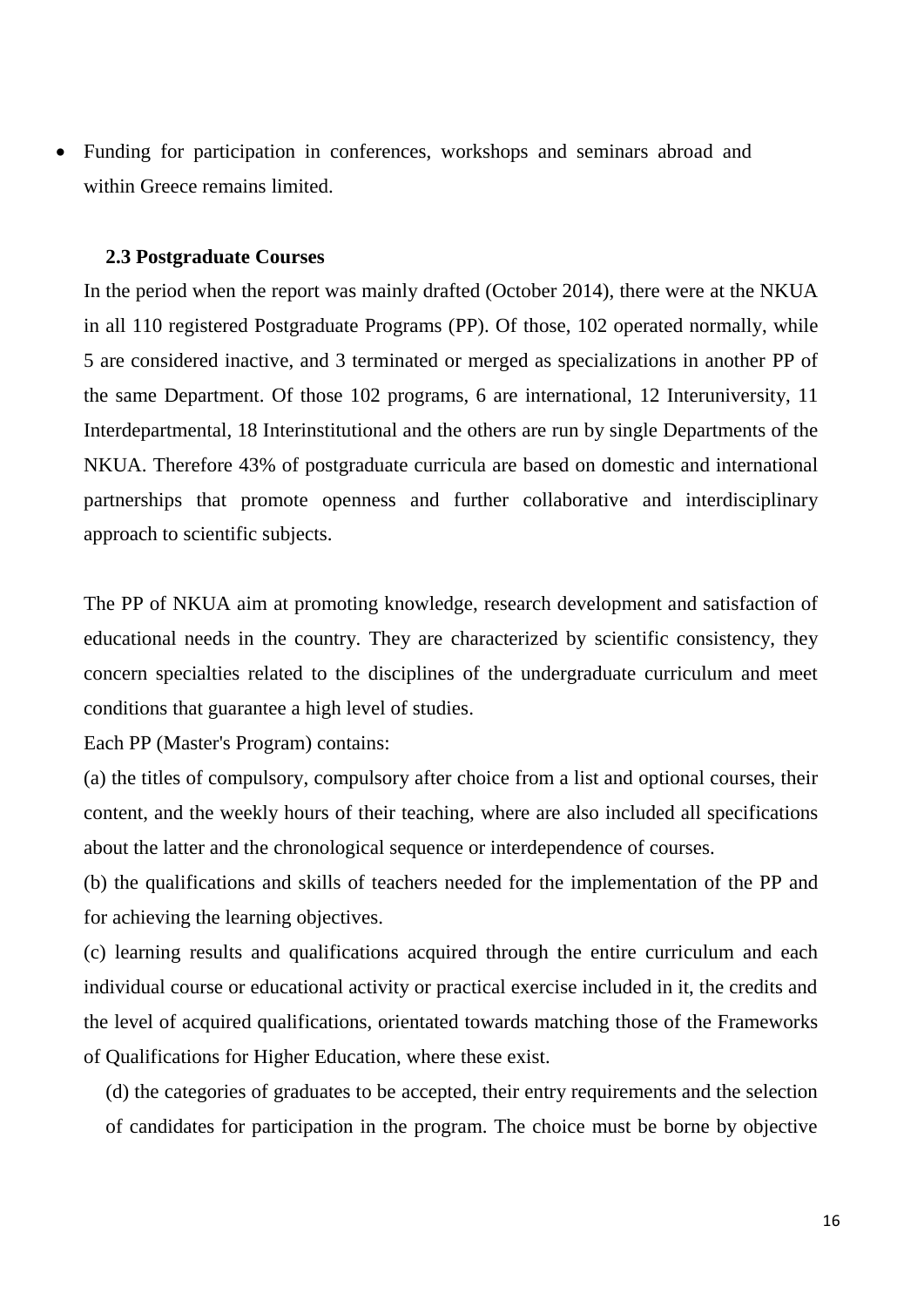criteria, which follow the principles of equality and meritocracy (concerning exams, previous title notes, foreign languages, research activities etc.)

Monitoring of postgraduate courses is mandatory for students. The methods of evaluation of a student's progress are determined by the teacher, who can organize, at his discretion, written or oral examinations or to rely on interim tests, essays or laboratory exercises.

## **Strong/ Positive Points**

The majority of PP are harmonized with the content of courses offered by respective PP abroad. They further emphasize effective communication, understanding and cooperation of scientists with different backgrounds for the common good of the group and preparing postgraduates to follow further research plans if they wish.

The interest of society for PP of various disciplines at NKUA is extremely high and the positions announced are filled by applicants.

• Teaching is based on strong involvement of students in it as their presentation of work in seminars requires parallel work during their semester.

- There is frequent use of modern teaching aids (projector, powerpoint, wi-fi etc)
- The diversity of the composition of the students involved in different but very close specialties and the wide range of age, that is to say recent graduates of the university and already practicing teachers of secondary and primary education.
- Targeted teaching of specialized knowledge in relation to the professional direction of graduate students.
- The small number of students, the compulsory attendance of lessons.

The written synthesis (and possibly presentation) on the specific final diplomatic subject, which enables students to be trained in the writing of quality texts. The latter are often published in Greek and international journals and presented at national or international conferences.

- The existence of consistency between curricula and objectives of graduate programs
- The curriculum of a PP is similar with that of a corresponding PP in Greece or abroad
- Laboratory instructions are well-structured and in line with the theoretical lessons.
- The quality of the lectures is high. Most courses contain revised and updated content.
- Good ratio teacher- taught at postgraduate level.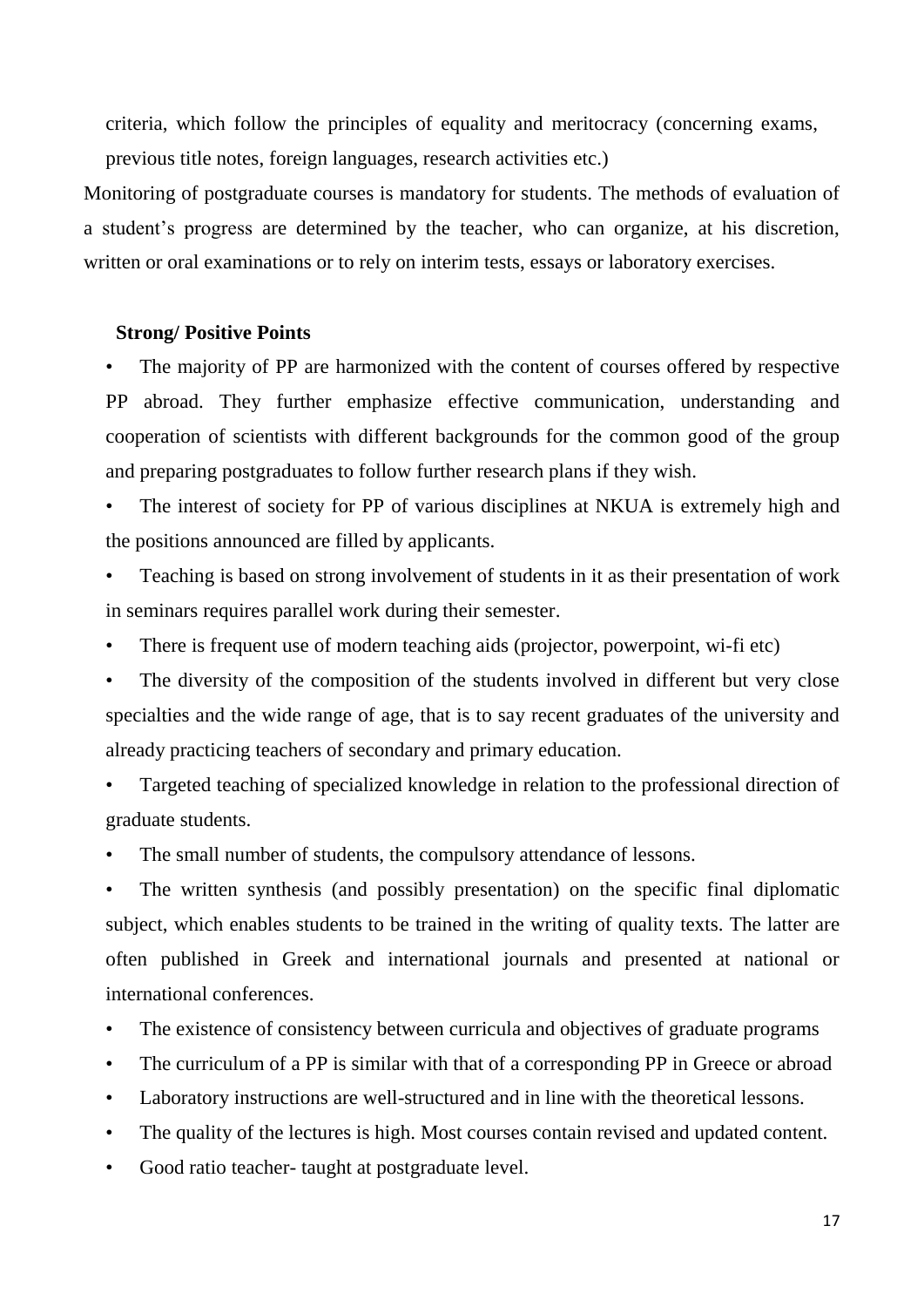- Multiple methods of examinations.
- Updated books

Research and teaching connection. Intensive laboratory, scientific and research activity.

## **Weak /Negative Points**

- The PP in some Departments face a sustainability problem because the economic crisis and the lack of the proper subvention for the Departments results in the latter not covering the costs that they generate.
- The Technology infrastructure in some Departments is rudimentary; as a result one meets the incomplete utilization of information and communication technologies in the educational process.
- Many libraries are underfunded whereas in some there are no (or not updated) electronic databases, while the subscription to electronic journals, etc. is at least uncertain. As access to such bibliography is absolutely necessary for the research work of faculty members, serious consequences for the scientific development must follow.
- The limited legislative flexibility and thriving bureaucracy in terms of economic management.
- Failure to support financially the best or engage them officially in University teaching
- Some PP- labeled material overlaps with the undergraduate curriculum
- Lack of means to support students with scholarships, so that they need to accept too much parallel jobs and fail to devote themselves sufficiently to their studies.

## **Opportunities of utilization of Strong/ Positive Points**

 Further development of external relations and internationalization of PP to involve foreign students who are interested in any particular object of study.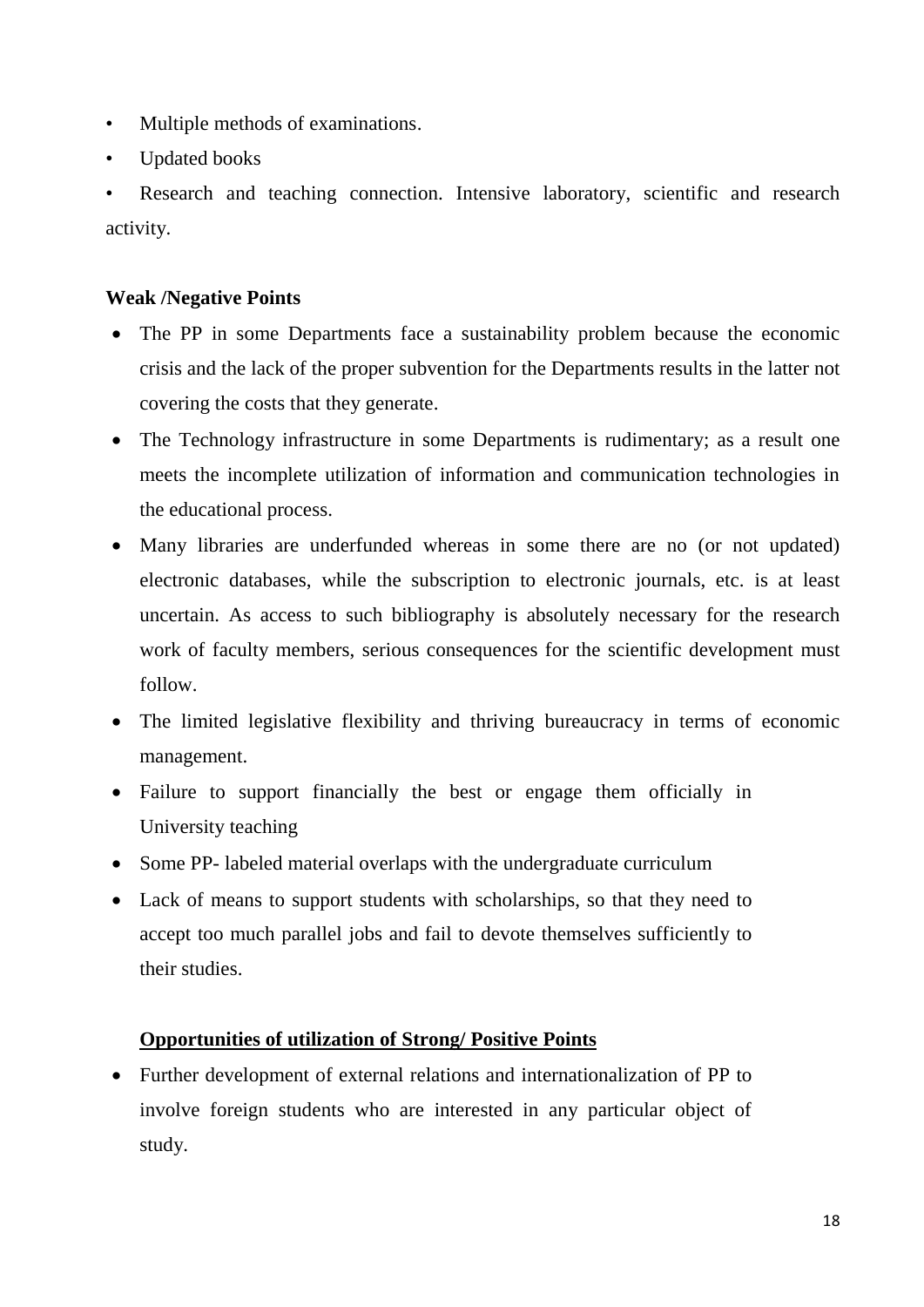- Strengthening international cooperation and exploring the possibility to organize further PP in partnership with foreign universities.
- Further development and promotion of the content of PP diploma studies (Master's)
- Development and implementation of educational visits of postgraduate students in educational institutions abroad.
- Improvement of the connection and communication of PP Graduates who continued their studies at universities abroad (at doctoral level) with students registered in the current PP.

## **Potential risks due to Weak/ Negative points**

- The decrease of applications and registrations as a result of the economic crisis can endanger the sustainability of some PP.
- The enforcement of 'availability' and parallel measures concerning the number of the administrative staff created significant problems in the implementation of PP.
- The very low funding and excessive bureaucracy will cause restrictions in logistics, lack of resources and inability to invite internationally renowned researchers for talks at PP seminars or to support distinguished students through scholarships or some form of salaried participation in University teaching.

## **2.4 Common Points concerning both Undergraduate and Postgraduate Study Programmes**

The courses of the curricula are structured in many categories: core courses, mandatory and elective mandatory (from a list), free selections from wider thematic cycles, workshops, seminars, outdoor activities (e.g. inspection of sites of scientific interest), clinics etc. All these sorts of educational activities try to follow a rational general structure so that students may choose the ones suiting best their inclinations and scientific interests.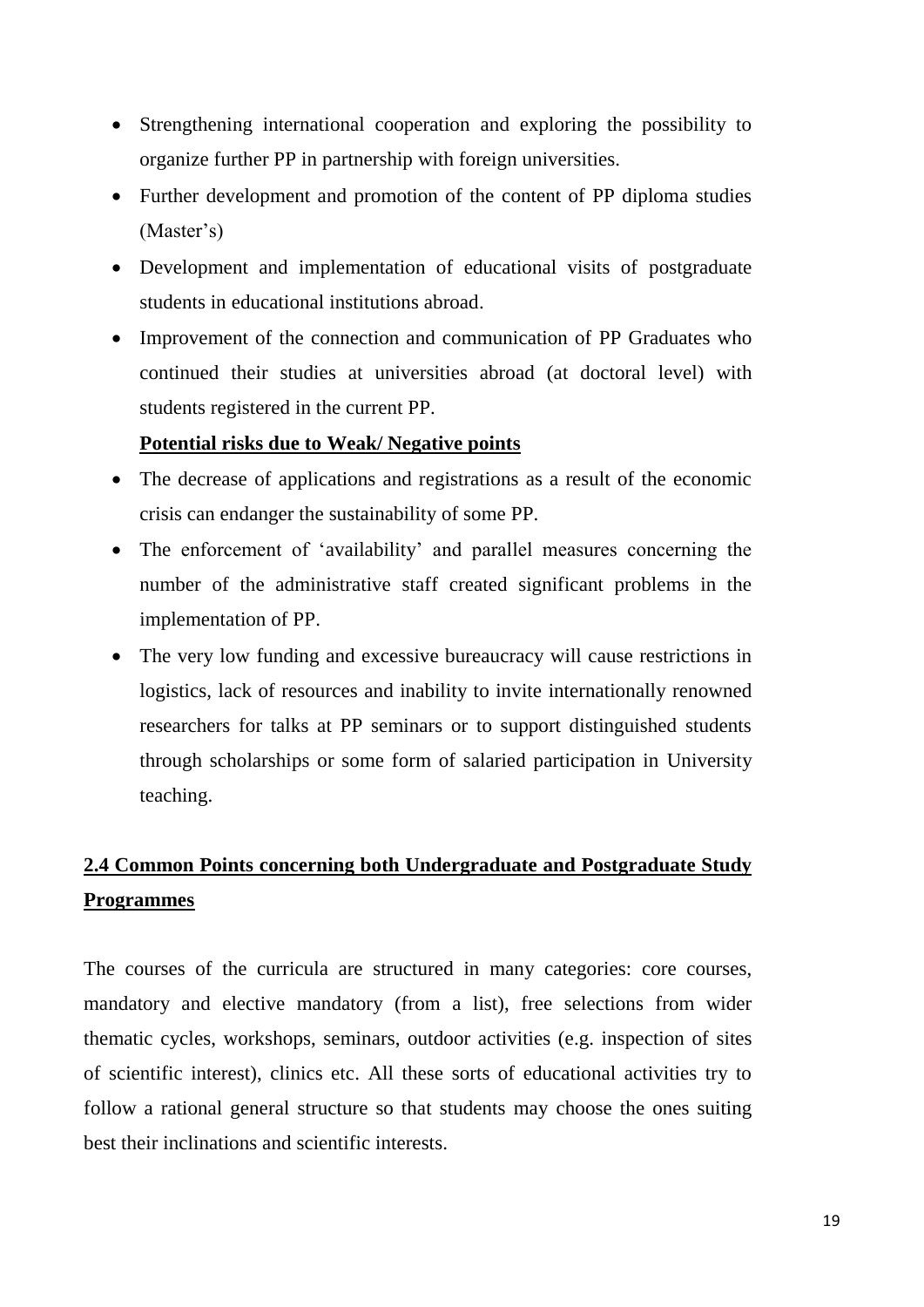Thus the revised UP and PP of the University provide respectively undergraduate and postgraduate students with the opportunity to create gradually their individual profile according to their special interests, abilities and skills as applied in the courses offered and selected. At the same time, and in addition to more or less theoretical training, these programs try to cultivate the practical dimension through specialized work, internships, exemplary teaching, workshops, clinics, production and exhibition of artistic results (where appropriate). Infrastructure, laboratory and elective courses run parallel to each other, although in some Departments there do exist prerequisite courses.

The institutionalized existence inside or the close link with the University of an important number of Laboratories, Clinics and Museums, and other supportive structures (e.g. Experimental School, School of Foreign Languages, Astreroskopeio etc.) are further assets. All these 'affiliated branches' of the University possess good logistics and are staffed with high-level education personnel so that they can significantly contribute to the educational process, research and connection with the society for the University.

Several courses are based on the interaction and collaboration between the Departments of a Faculty/School. This cooperation is expressed through the mutual offering of courses between the curricula of Departments.

The cooperation between some Departments may even exceed the limits of one School as a Department may support courses in other Departments which lead to the development of horizontal skills (e.g. Educational Adequacy). These courses programs can be attended by students or postgraduates of other departments. There is also a considerable number of interdepartmental postgraduate programs promoting interdisciplinarity and guaranteeing through their combination of personnel and facilities the academic level and the specific qualification awarded by their joint degree.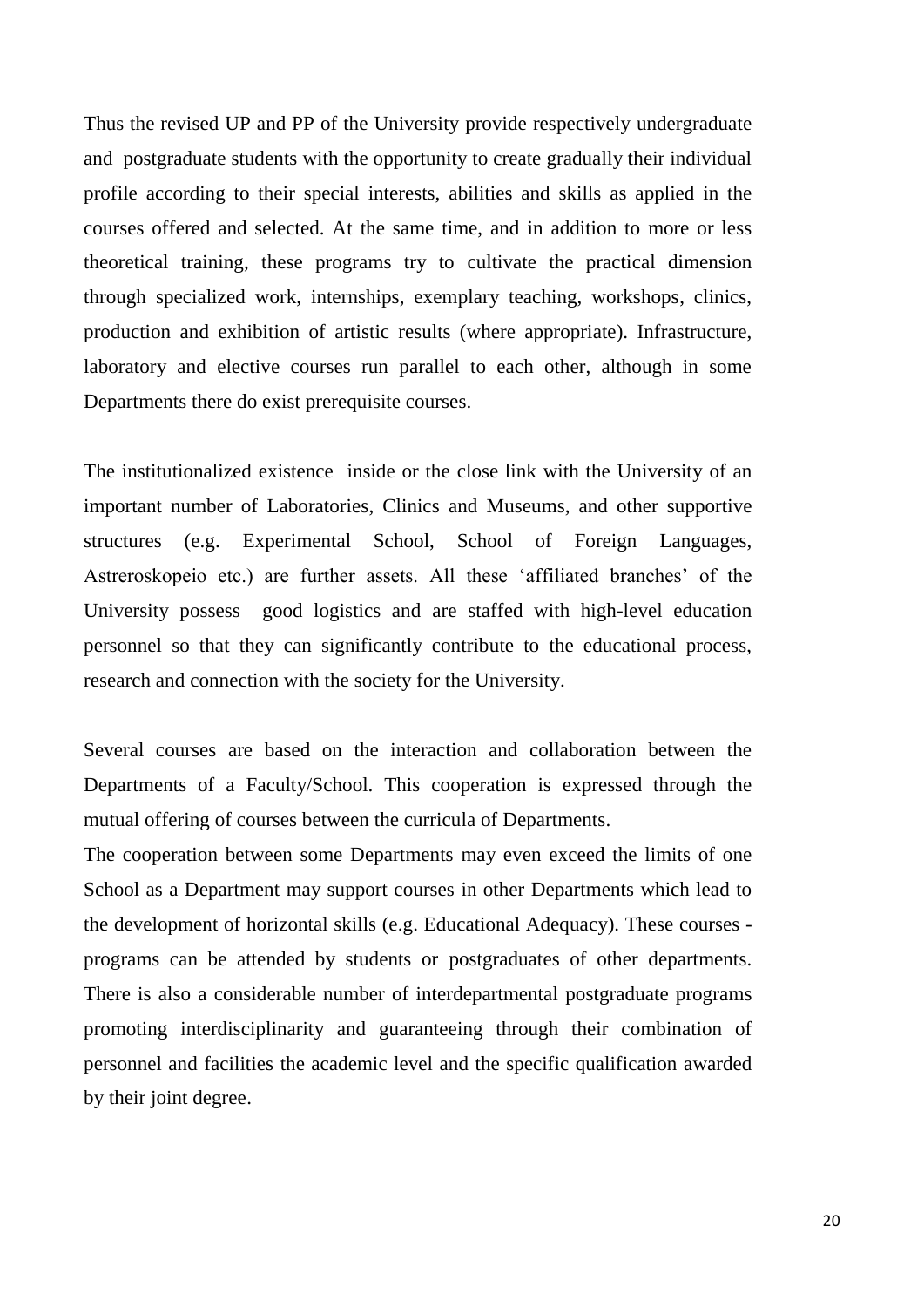The structure of the curricula at NKUA follows the European Credit Transfer and Accumulation System of Units (ECTS). All Departments offer degrees or postgraduate degrees that correspond to the 6th, 7th and 8th level of the National and European Qualifications Framework. These degrees are recognized internationally and guarantee their graduates respective acceptance into postgraduate or doctoral degree programs in all countries of the European Union. The admission of the ECTS-system both in undergraduate and postgraduate studies facilitates the alignment with the study programs of other Universities, and the movement of students to and from a Department on the basis of the Erasmus Program. The current curriculum offers the necessary European Credits (ECTS) as all respective degrees of the member states of the European Union.

### **2.5 Programs of Doctoral Studies (PDS)**

The NKUA is firmly oriented to the promotion of Research and Excellence. Therefore the University supports by its Departments and faculty members the preparation of a significant number of doctoral theses.

There were 14 708 doctoral candidates in the academic year 2012-2013. It should be clarified, however, that 68% of them are PhD students of the Medical School (10.044), a fact that is explained by the latter's scale, range of objects and infrastructure (laboratories, clinics, etc.).

#### **Strong/ Positive points**

- PDS are inextricably linked with the research activities of the Departments
- The Departments develop a cutting-edge research in a wide field of theoretical, laboratory, practical and experimental fields. The high level of research activity is proved by the large number of publications in prestigious scientific journals, the number of references, invited talks at conferences and seminars, the ability to attract research programs and collaborations with scientists from leading universities and research centers abroad.
- The doctoral students of NKUA have attested presence in the research field. They have often received international awards and wider recognition, as one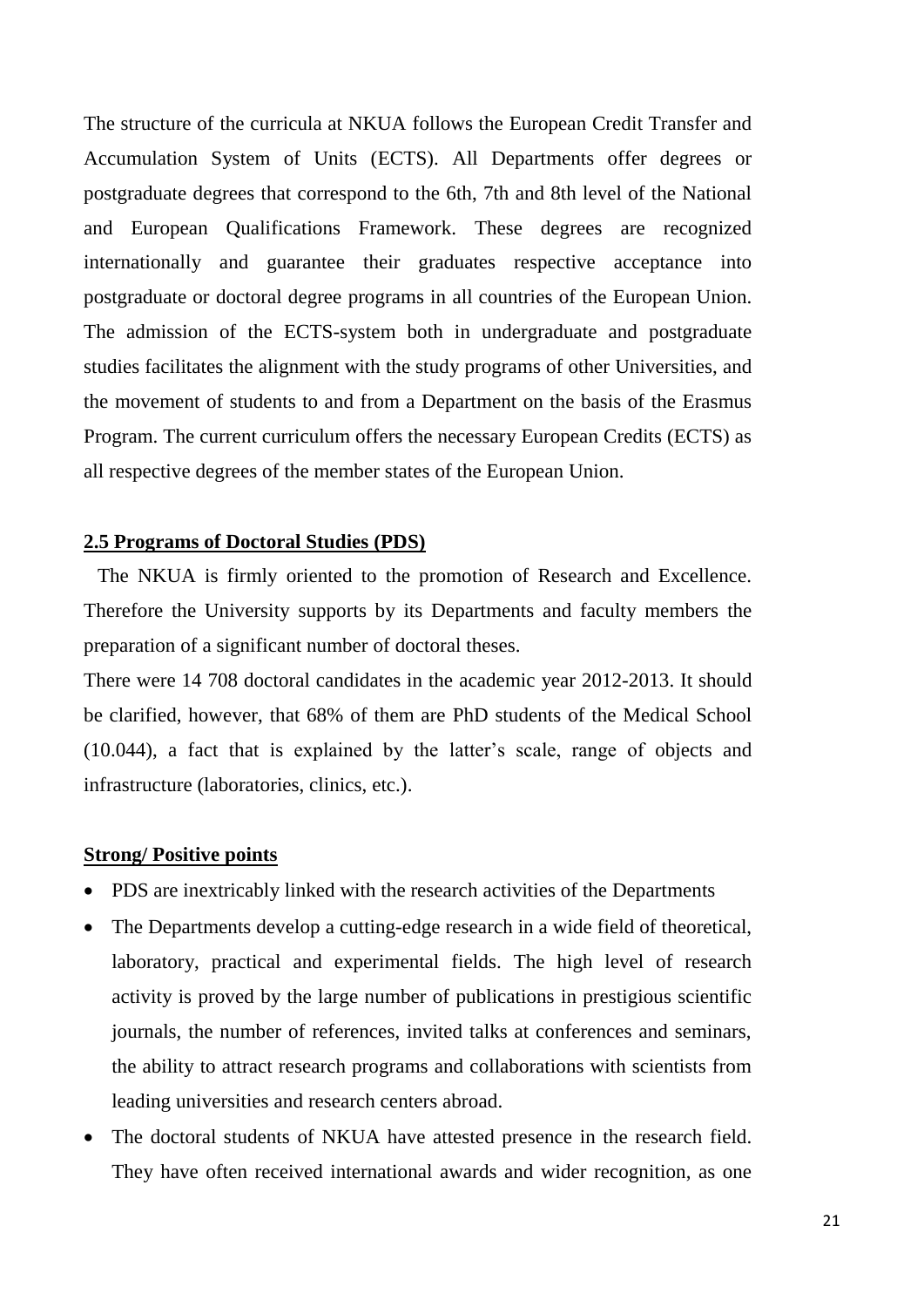may conclude from their subsequent fate: they occupy research or faculty positions in research centers and universities in Greece and abroad, or posts of responsibility in the rest labor market.

## **Weak/ Negative Points**

- A decrease has been noticed in the number of doctoral candidates in recent years as a result of the lack of integrated tools of support and funding, in the form of scholarships linked to the doctoral study programs.
- The extremely inadequate secretarial, technical or other support in certain departments imposes doctoral students' spending time on activities that could be otherwise undertaken by support staff.
- High average completion time of doctoral dissertations and low rate of graduation.
- Limited participation of doctoral students in certain departmental events (lectures, conferences, etc).

## **Opportunities for the Development of positive points**

- Strengthening the "internationalization" of PDS either through the development of joint curricula with universities abroad, or with the participation of at least one foreign faculty member in three-member consulting committees of doctoral candidates.
- Defining quality standards of doctoral theses, concerning their internal structure as well as the "external good testimony and recognition" of them, through the systematic presentation of the interim and final results of theses in international conferences with referees.
- Eventual introduction of each PhD-candidate's obligation to have already some publications in scientific journals (peer-reviewed procedure) before the acceptance of his dissertation.
- Possible institutional integration of PhD students into the academic activities of the Departments according to their possibilities (teaching courses, involvement in research activities, etc.)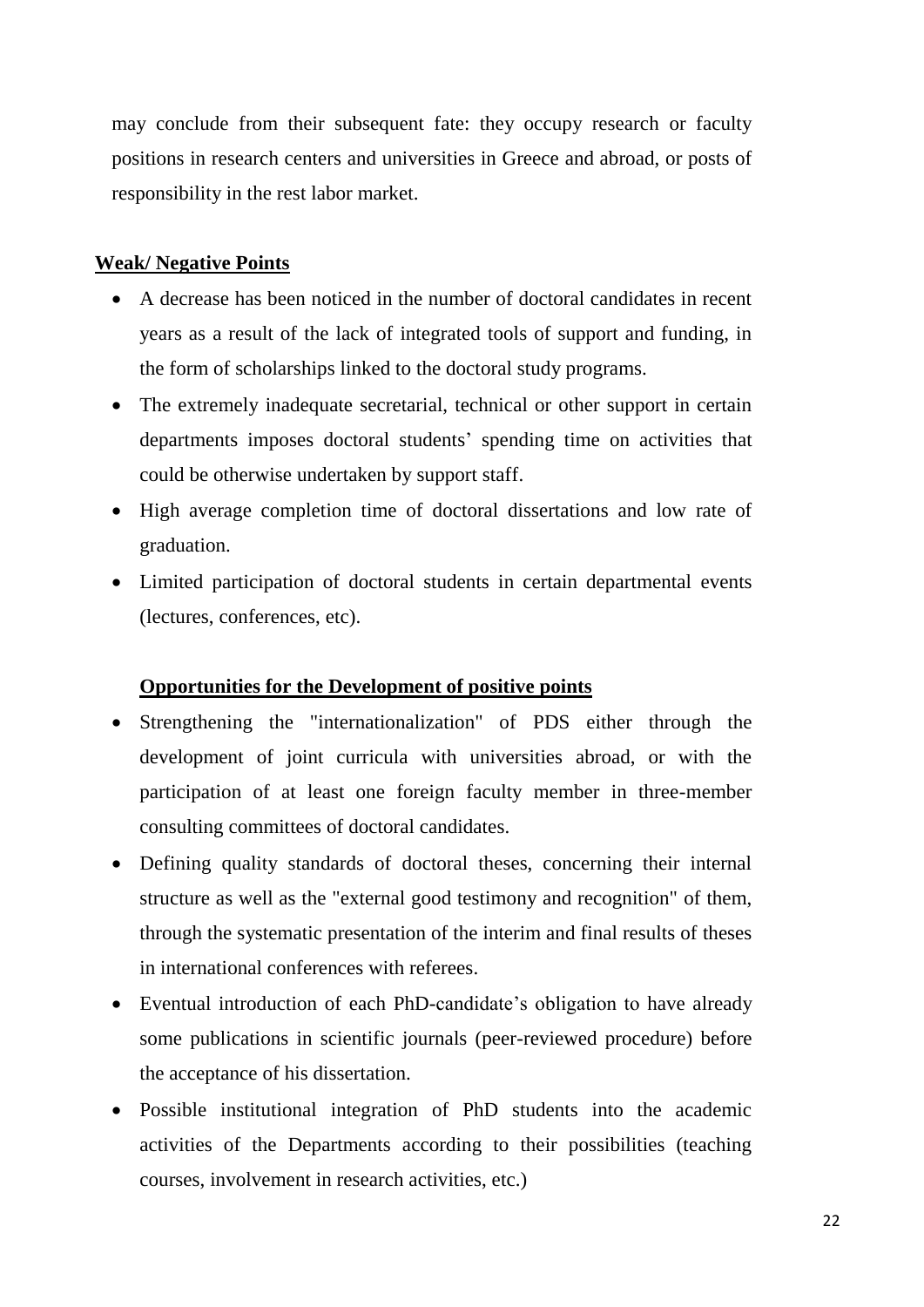- Creation of a framework of mandatory and assistive courses related to doctoral research, so that doctoral candidates are reinforced in their work and become familiar with current research methods and tools.
- Increased initiatives for participating in international funding programs linked with corresponding PhD themes.
- Support and intensification of the Departmental connections with the labor market, so that the absorption of doctoral graduates rises.

## **Potential risks from the negative/weak points**

- The "stagnant" PhD students may block positions and prevent young doctoral students from joining research, since every faculty member is legally entitled to supervise only up to a certain number of candidates.
- The technological infrastructure in some Departments is rudimentary, resulting in incomplete utilization of information and communication technologies in the research process.
- Libraries are underfunded, thus the needs of electronic databases and the subscription to electronic journals are pending or interrupted, although they are absolutely necessary for research projects.
- The general underfunding of research at NKUA makes it also difficult for PhD students to participate in scientific conferences abroad. Thus research performed at our University lacks international promotion, although its level is very often equivalent to that of foreign universities.
- Lower numbers of faculty members at the University will also reduce in the long run the opportunities to develop dissertations.
- The absence of support programs for doctoral candidates (e.g. HERAKLEITOS) discourages new students from a doctoral thesis whereas the prolonged economic crisis forces ever more of the present doctoral candidates to abandon the preparation of their thesis.

## **3. International relations and partnerships**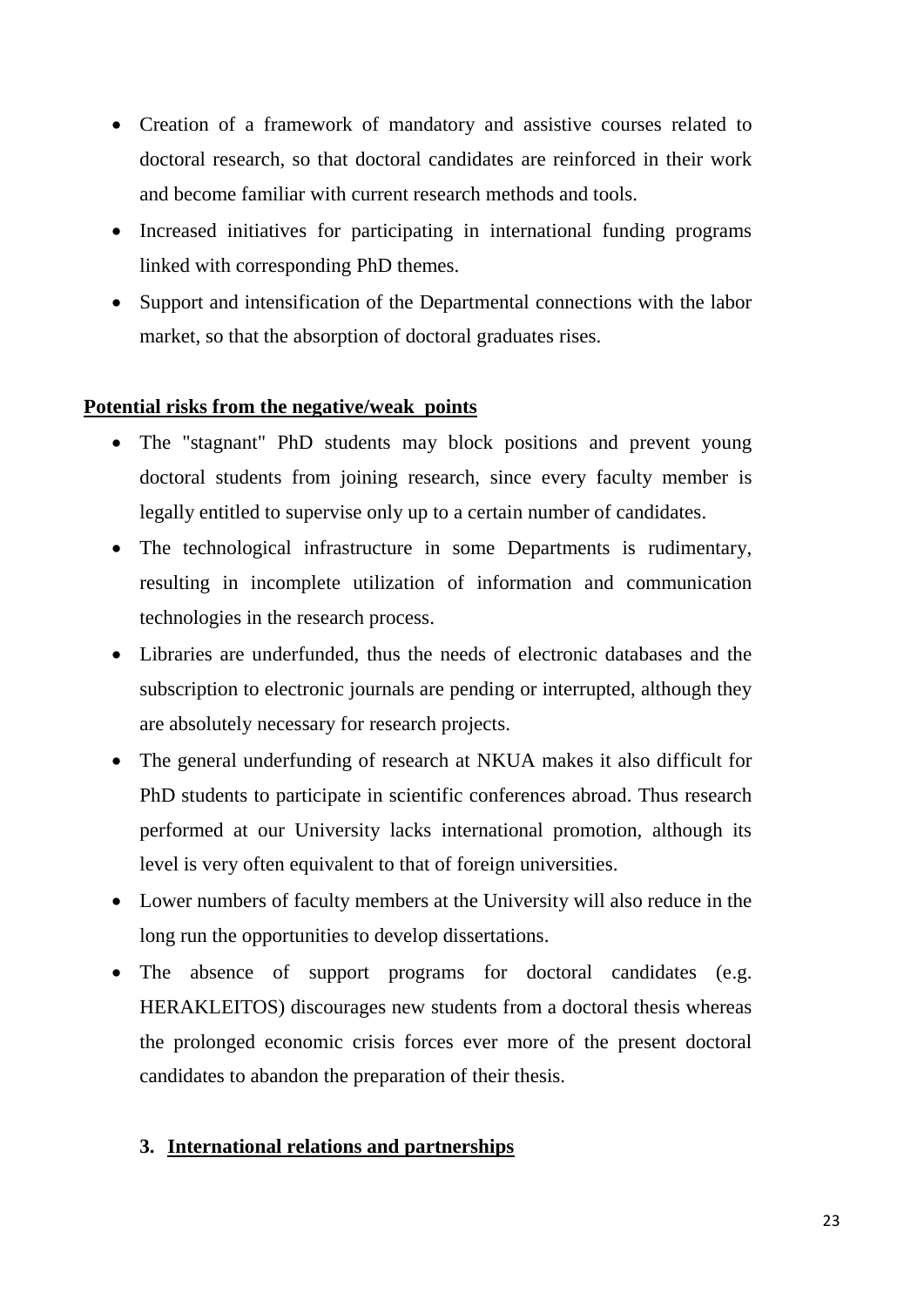## **3.1. Introduction**

The NKUA includes in its strategic options the role of an institution actively interested in co-shaping the development of European and international education and culture. It tries to contribute positively to the processes at decision-making centers where the issues of higher education are regulated. At the same time it takes care for making widely known the high-quality of the educational and cultural work produced under its auspices.

The achievement of its corresponding objectives is pursued through:

- The activity in the European educational program Erasmus
- the participation in further European scientific cooperation and mobility programs
- the conclusion of international bilateral scientific cooperation agreements with other High Educational Institutions and the participation in international independent programs.
- the participation in various international organizations, associations and university networks
- The development of international joint master and doctoral programs and the co-supervision of doctoral theses.

#### **3.2 Bilateral Agreements International Scientific Cooperation**

The International Bilateral Relations of the NKUA have been systematized especially since 1982. Since then many International Bilateral Cooperation Agreements have been signed with institutions of equal status - mostly public Universities or equivalent higher education and research institutions, as well as with International Networks.

International Bilateral Agreements promote inter-university partnerships that aim at sharing knowledge, exchanging information and promoting science and research. Also, the International Bilateral Cooperation Agreements foresee exchange of scientists and students, administrative staff, research material and the organization of joint research projects and scientific meetings (workshops,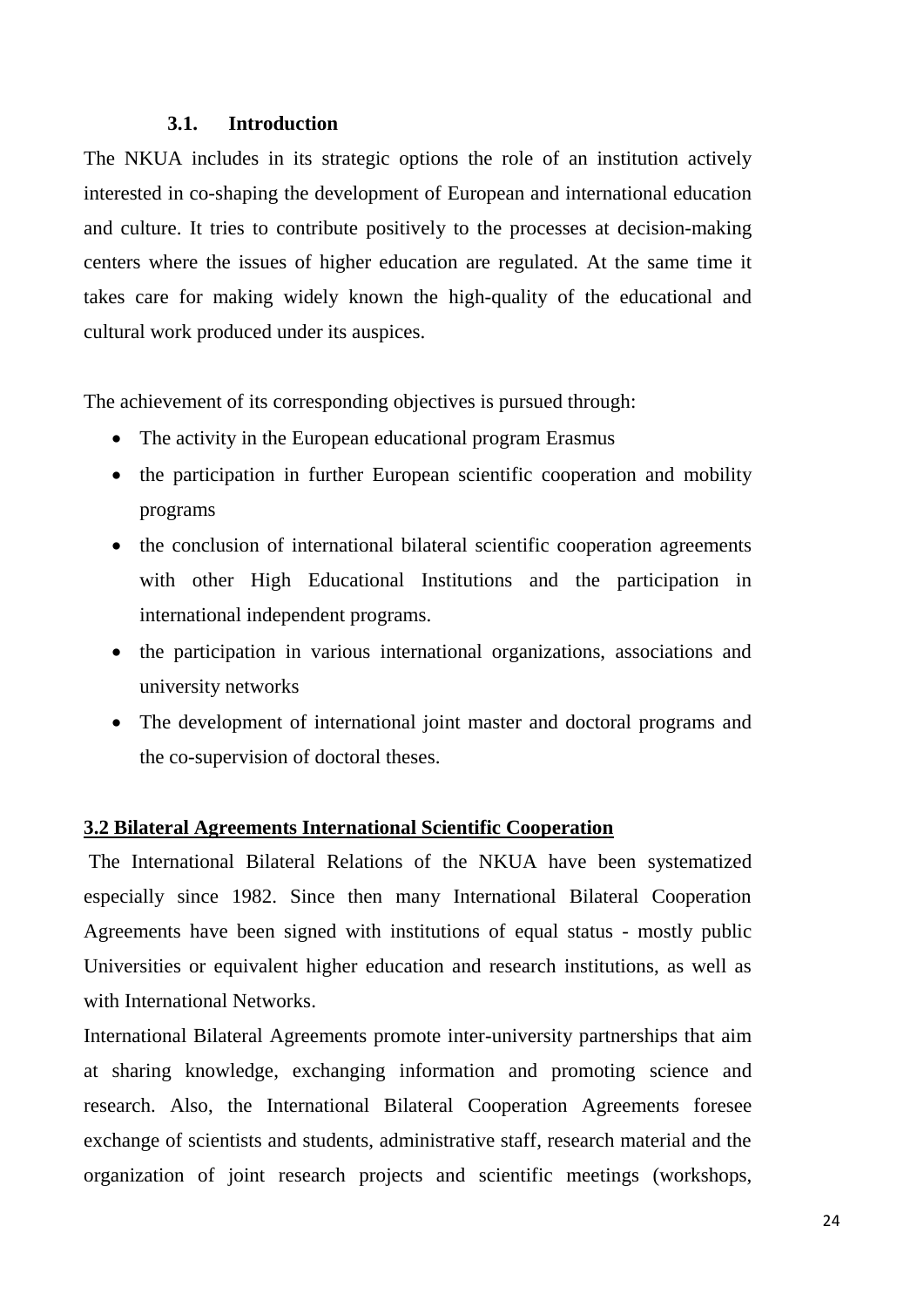symposiums, conferences and others). There are sixty-three (63) such active Bilateral Agreements of the University of Athens.

#### **3.3 International Organizations, Associations and Networks**

The NKUA participates as a member in seven major international Organizations, Unions and University Networks that aim to promote international cooperation between Universities and develop methods and strategies that help to improve their educational and research activities.

These agreements are governed by the Regulation of International Bilateral Agreements of the National and Kapodistrian University of Athens adopted by the Senate in July 2008 and is a text elaborated by the International Relations Committee.

## **3.4. Erasmus Programs**

The NKUA has been on the forefront for many years concerning the realization of students' and academic staff's mobility between EU universities through the program Erasmus, now continued as ERASMUS +. ERASMUS + is the new European Commission program for Education, Training, Youth and Sport in the period 2014-2020 and has been in force since 1st January 2014. It replaces existing EU programs that covered all areas of education: the program LLP – Erasmus and various other preexisting programs (Leonardo da Vinci, Comenius, Grundtvig, Tempus etc.). All member states of the EU are entitled to participate in all actions of ERASMUS +. The same rights are valid for the following countries: Iceland, Liechtenstein, Norway, and countries-candidates for accession to the EU: Turkey and FYROM.

The activities of mobility of the Erasmus + program are based on bilateral Erasmus agreements between the University of Athens and other European Universities wishing this connection. The faculty members who wish to collaborate with colleagues from other European institutions usually take the initiative of preparing the ground for such a bilateral agreement. The conclusion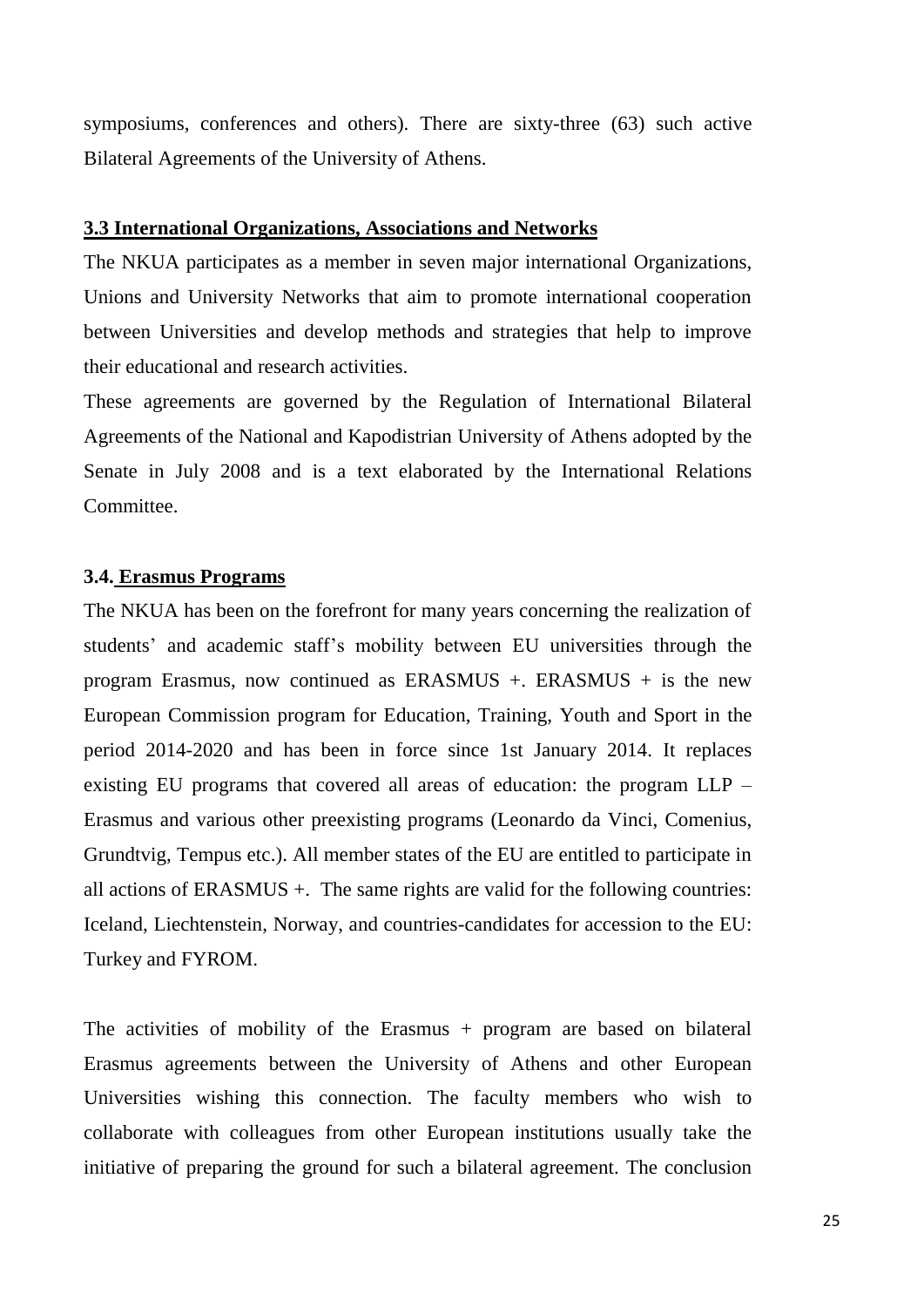of these bilateral agreements is signed every year during the period September-December and concerns the mobility of the next academic year. The faculty members of the University are informed on the commencement of that process by the Department for European and International Relations during the month of September. In all mobility actions of Erasmus  $+$  the above-mentioned countries may participate.

**According to the statistics for the Erasmus Program for the academic year 2012-2013, which have been recently published by the EU, the University of Athens is included in the "top 100 educational institutions that send Erasmus students" (ranked to the 48th place) among 2,673 European institutions of higher education.**

Incoming Erasmus Students are encouraged to participate in all educational and cultural activities of the NKUA. They are also offered the possibility to attend free Greek language courses in the Teaching Center for Modern Greek attached to the Faculty of Philosophy**.** Moreover, they are encouraged to attend the course interdisciplinary course offered there under the title: "CONTEMPORARY GREECE: History, arts and Letters" (in English).

# **4. Research in the National and Kapodistrian University of Athens**

## **4.1. The strategy of the University on Research**

The research mission of the University is very important and intertwined with its educational one. It consists in systematically supporting and developing scientific research under conditions of academic freedom. Free scientific research is considered both as a right and an obligation of the academic staff. The University undertakes to guarantee the freedom of research and at the same time to ensure the compliance with basic research ethics.

The University supports all forms of research activity (individual and collective, fundamental and applied, funded and non-funded) and promotes the publication of research results through papers at scientific conferences, publications and any other appropriate means.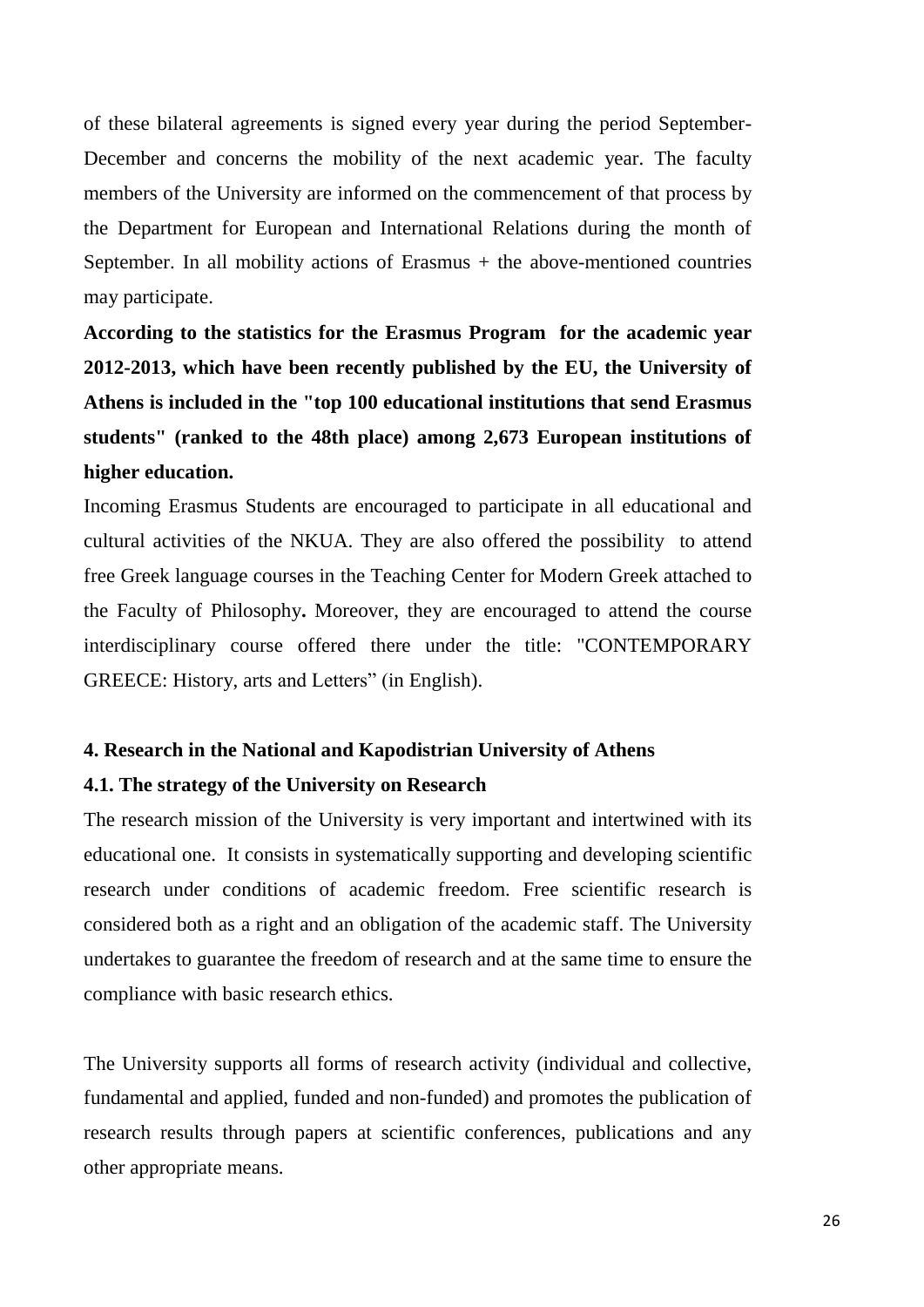The education process itself contributes also to the development of research, as one of its targets, on postgraduate level the most important one, is the training of new researchers. Postgraduate students and especially doctoral students are naturally expected to contribute to the research process.

The University utilizes the existing research resources and the infrastructure to support research across the spectrum of disciplines represented by its academic units and their members.

The research developed at the University of Athens may be described as rich, multi-layered, often innovative and internationally recognized. The research work conducted covers the areas of basic, applied and technological research. A basic guideline of this activity is that the role of research in modern society is not only the production of new knowledge but also the utilization of research achievements in the University by the broader market space and society.

A main concern of the university community is the active participation and integration of its members in the largest possible number of research projects at national and international level. Specifically, students' participation in research does not only aim at enriching their practice and their connection with the educational process, but also to inform and familiarize them with means and methods of modern science. The overall purpose of these activities is both to recruit new scientists of high-level training at the NKUA and to activate in research and thus properly exploit the intellectual capacities of a larger number of students.

Already running research and future growth prospects in new research areas have highlighted the University of Athens as a healthy and authoritative academic institution of international respect, despite the noticeable imperfections of organizational framework and infrastructure.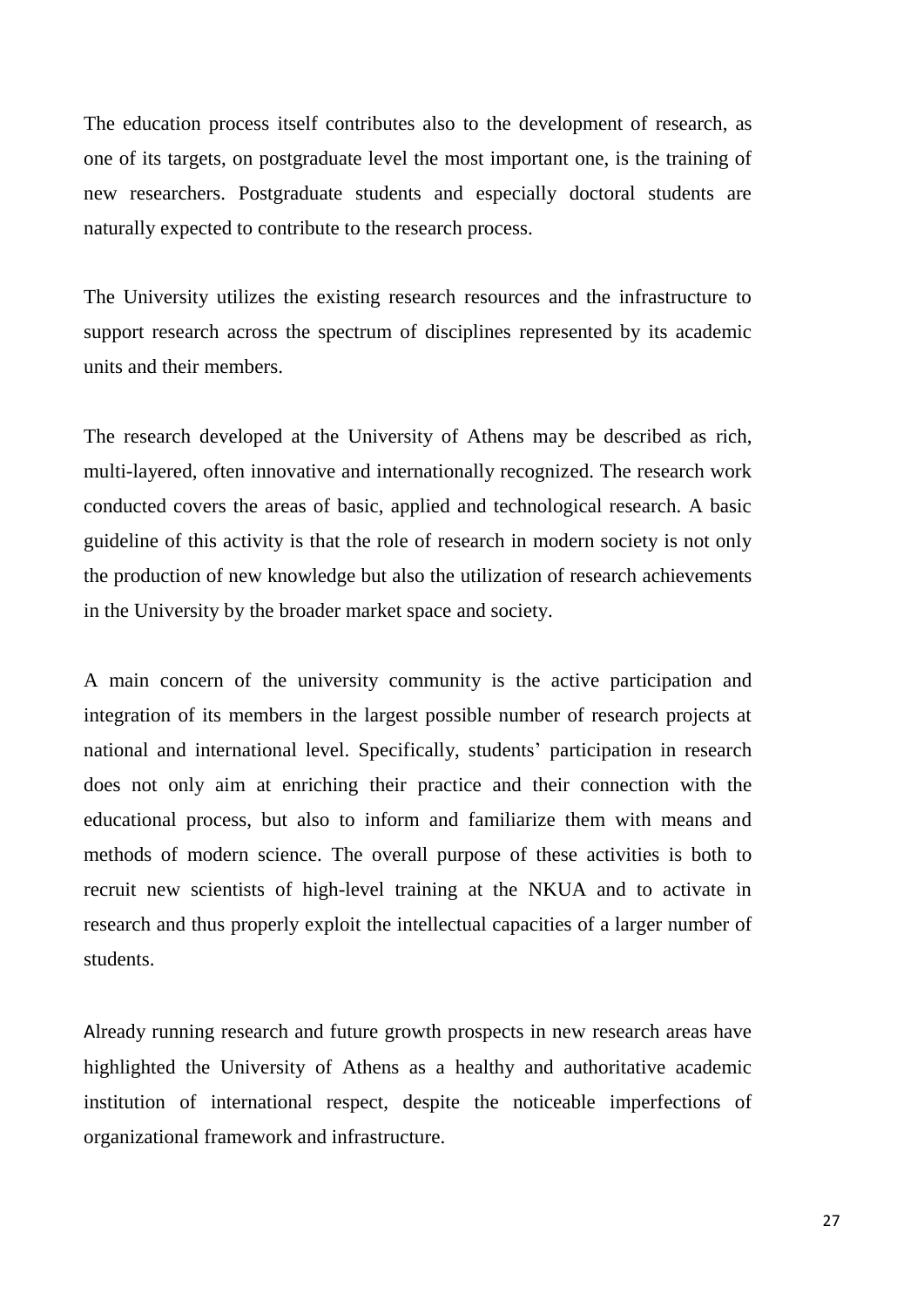The key research growth factors at the NKUA are the human potential (Faculty, Research Associates, Administrative and Technical Staff, Students), existing academic and administrative structures (Academic Departments, Laboratories, Clinics, University Research Institutes, Special Account for Research, Research Committee, Liaison Office with the Work Market) and available resources (research funds - programs, infrastructure, equipment).

The research policy of the University of Athens consists in a set of actions to enhance and improve the participation of key players in research. These actions include, among others, the search for resources and programs, the renewal of the research equipment, providing advice and technical support in undertaking and implementing research projects.

This research policy followed by the University is part **of its research strategy** which has the following main objectives:

- a) The development of research skills by undergraduate and postgraduate students, who as part of their studies, should also participate during their studies in courses requiring their presence in laboratories and clinics (for the medical school) or in seminar courses with concomitant essays (in the field of humanities and social studies).
- b) The implementation of research projects at doctoral and post-doctoral level by scientific groups and individual researchers of the University, eventually in collaboration with researchers of other institutions in Greece and abroad.
- c) The promotion and development of research activity by faculty members, which is reflected among others in the work and publications in scientific journals, the presentation of research at conferences, books and monographs, chapters in edited volumes, organization and implementation of research seminars, book reviews, patents etc.
- d) The identification, mapping, promotion and economic exploitation of research results, the assurance of the intellectual property and the establishment of Spin Off companies.
- e)

## **4.2. Research Projects -ELKE**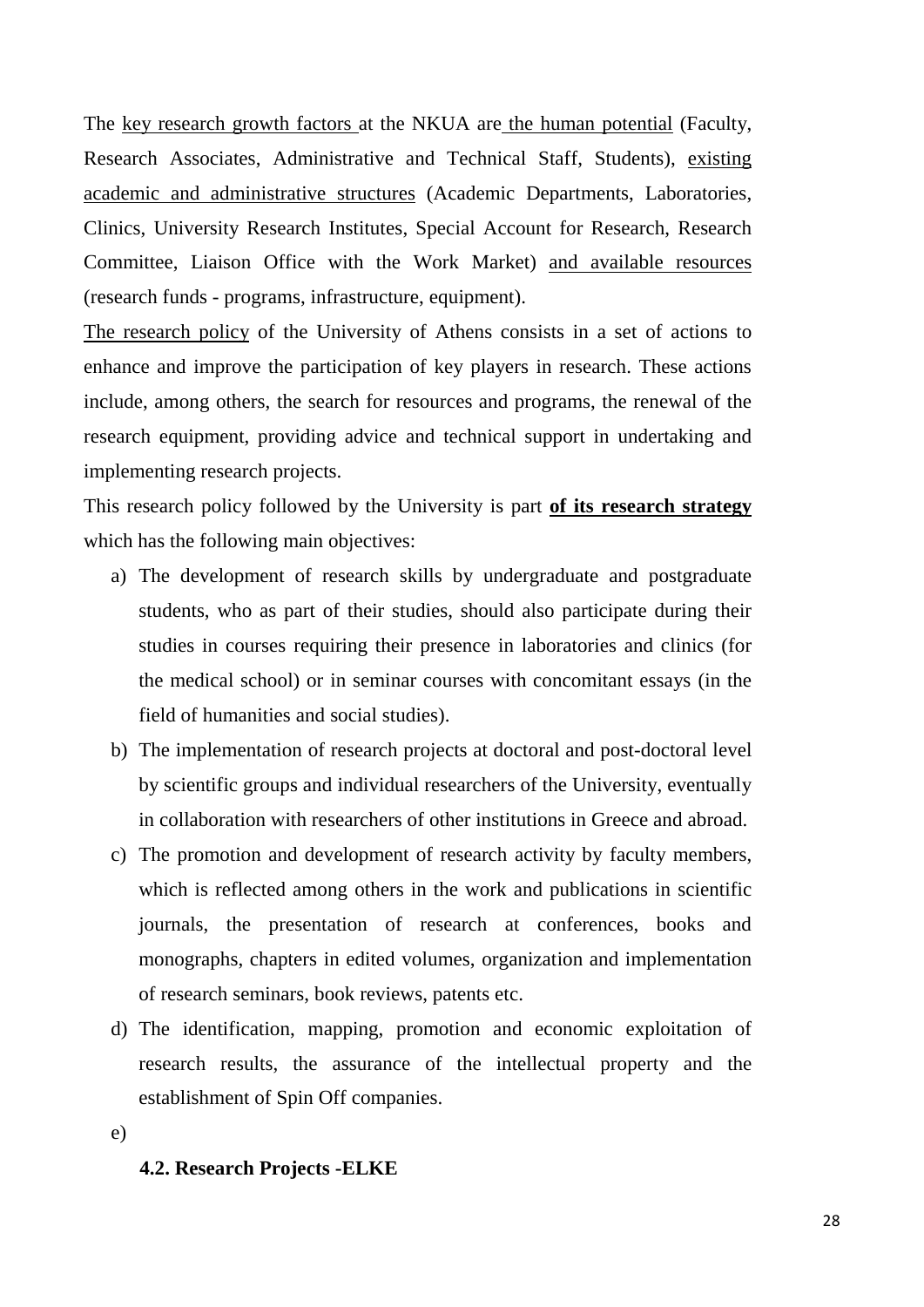A prerequisite for the exercise of a systematic research policy by the NKUA is the existence of the necessary resources to meet research needs. In the NKUA operates the Special Account for Research (ELKE) for the provision and management of funds coming from different sources and intended to cover expenditure necessary for the needs of projects undertaken by faculty members and the University (as individual units or as a whole).

These projects are executed or relevant services are provided by the faculty members, while the rest of the staff of the University as well as other scientists and students participate in this work in varying degrees. The activity of ELKE concerns mainly research and education, and, more generally, the development and upgrading of the University. The administration of ELKE is governed by the Committee for Education, Research and Management and the Secretary's Office attached to and assisting the latter and managing the ELKE funds.

The University of Athens is implementing a large number of works either as a concessionaire or in the form of a collaboration or co-executing a work for third parties. It has also undertaken the execution of whole development, research and service projects for third parties. Indicatively, one may report that the University of Athens in the period **2008-2014** had been implementing projects:

- amounting to 125.000.000 € **within the Operational Programmes of the National Strategic Reference Framework (E.S.P.A)**

- amounting to 96.500.000 € under funding from the **European Commission**

- amounting to  $63.500.000 \in$  by self-funding from the **Special Account for Research**.

- amounting to  $42.500.000 \in \text{fanded by a third party, such as donations, financial}$ aids, etc.

-amounting to 98.600.000  $\epsilon$  for **the supply of services** in various sectors and institutions, particularly projects worth 2,000,000  $\epsilon$  funded by the NSRF Operational Program, projects worth 921 500  $\epsilon$  funded from the European Commission projects, worth 95.700.000  $\epsilon$  funded by other entities.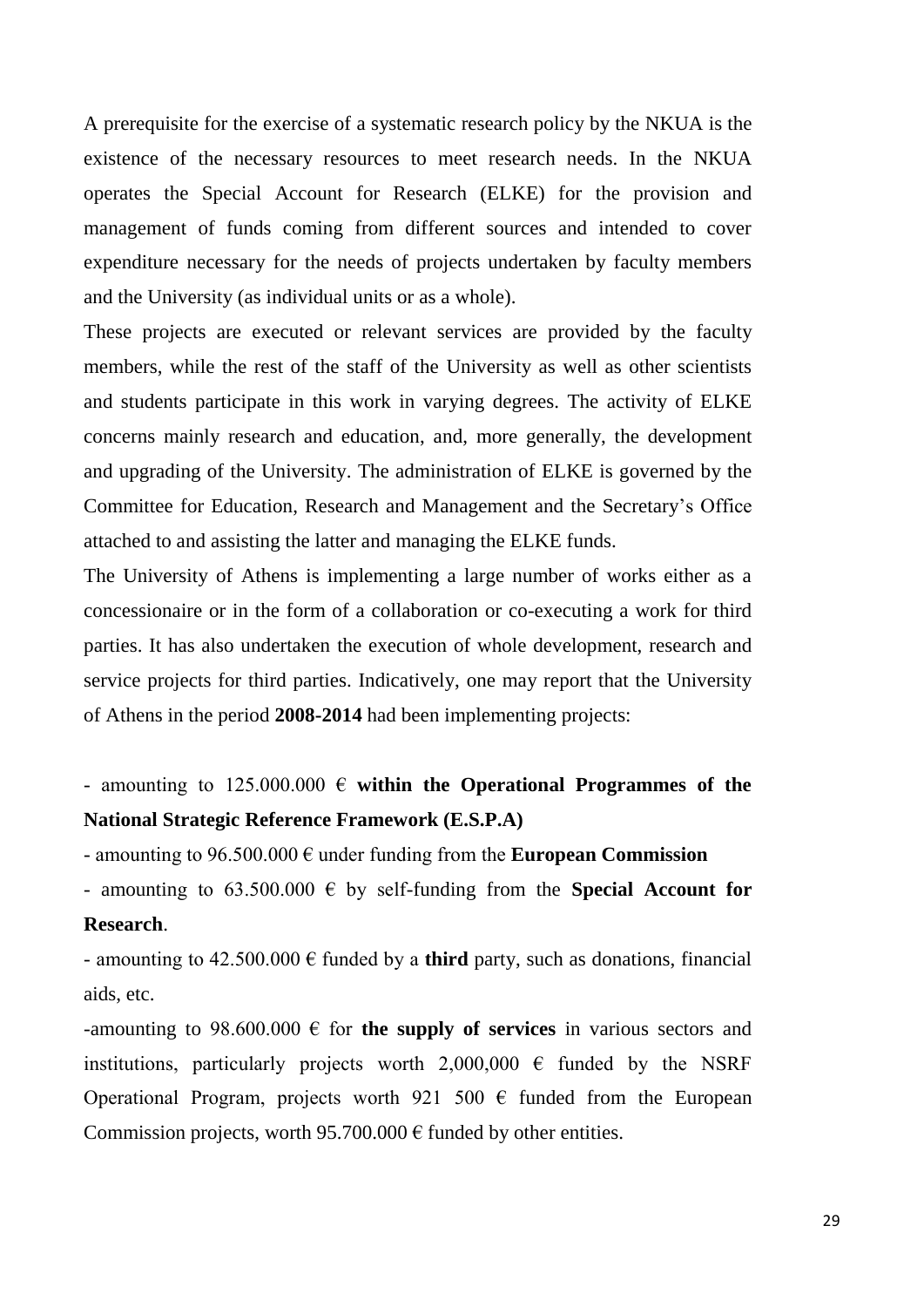Finally we mention that the NKUA has participated and implemented, under the Operational Programmes of the third CSF, 672 development projects with a total budget of 173,670,175.04 € in the period 2000-2008.

## **4.3.Laboratories of Departments and University Clinics**

The University of Athens develops applied and basic research by the faculty members and associate researchers. This research activity is developed in many of the Departments of the NKUA and especially in laboratories, attached to almost all the Departments of the University. There are in all 169 laboratories that are used for educational and research purposes. Laboratories are typically smaller units of a Department, but, in essence, the most active ones and those which are the epicenters of growth for applied research.

A rich educational and research work is carried out at the clinics belonging to the NKUA. The 71 clinics operating belong organically to the Medical School (57), to the Department of Nursing (10) and to the Department of Dentistry (4). The Clinics of the Medical School and the Department of Nursing operate (or are foreseen to work) in hospitals of Athens (Attikon, Evangelismos, Hippokrateion, Laikon etc.), while the clinics of the Dental Department operate in the Department's premises.

## **5. Strategic Targets and Priorities**

**The specific targets of Departments** are linked with and form part of the whole strategic quality improvement targets. They come forth through actions and activities that improve teaching, research, the administrative work of departments and faculties, develop innovation and extroversion, solve infrastructure issues, promote the interdisciplinary, interuniversity and transnational cooperation. These targets are connected with choices and decisions in the following areas of action:

- Reformation of the undergraduate curriculum.
- Solving problems related to the implementation of administrative work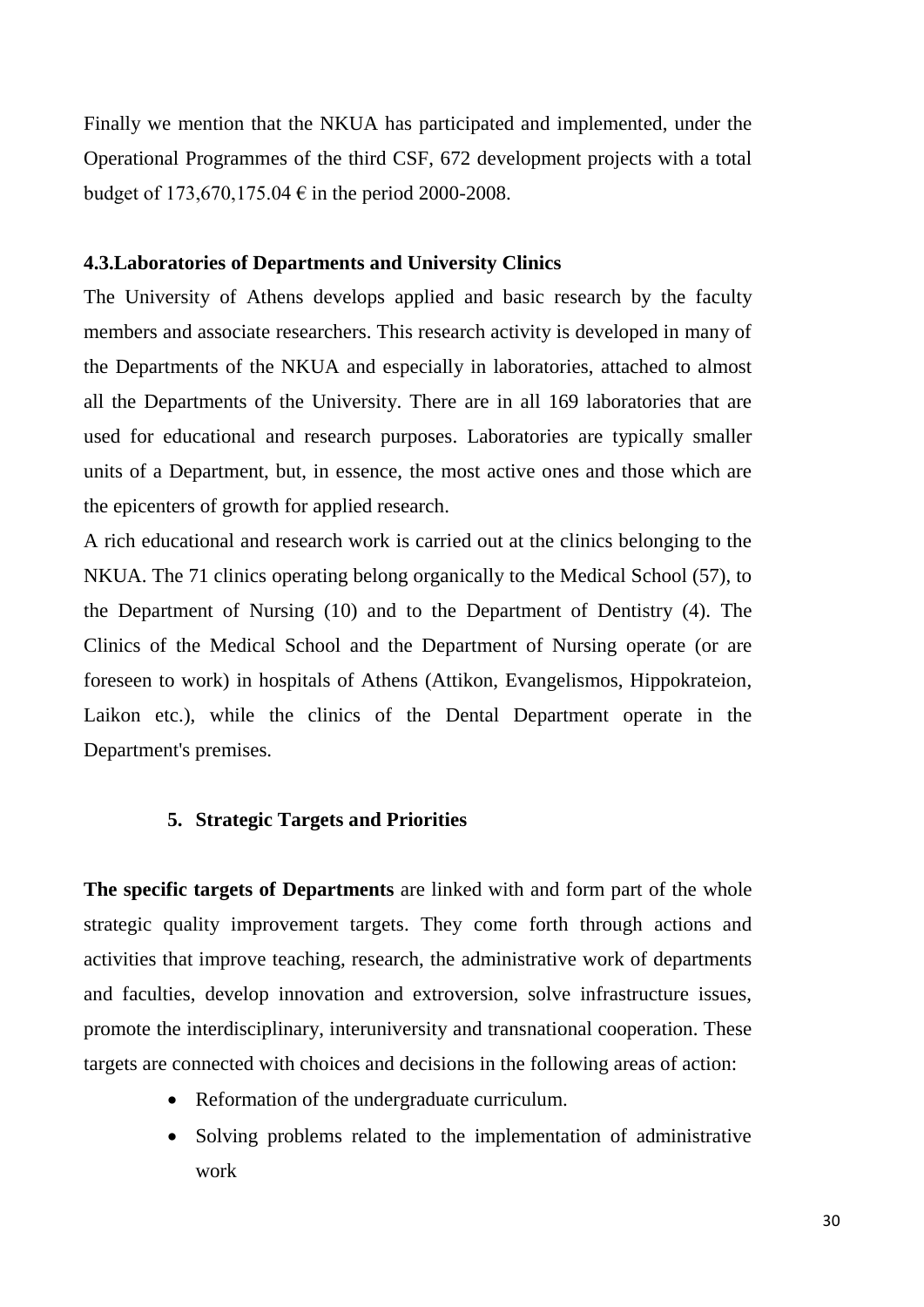- Reduction in the percentage of students who abandon their studies.
- Improving efficiency and performance of students participating in the University's programs.
- Production and higher impact of papers in international scientific journals.
- Strengthening of international cooperation programs which provide for the mobility of students and teaching staff.
- Foundation of new multidisciplinary or interinstitutional programs of postgraduate Studies.
- Development of synergies between Departments of Schools concerning undergraduate and postgraduate programs
- Solving problems of buildings and infrastructure
- Development of the international character of Schools and Departments
- Attracting high-level faculty members
- Adapting the curricula of all three levels of studies to the developments of science and society.
- Strengthening of partnerships with other institutions of high education in Greece and abroad, dissemination and enhancement of research projects and synergies as well as improvement of research production of international standards.
- Development of English language curricula and thus closer research cooperation with corresponding Departments abroad, thus attracting foreign students from European Union, USA, East Asia and the Near and Middle East.
- Intensified search for and use of alternative sources of financing (participation in international funded programs, BOT programmes, sponsorships / donations)
- Elaboration of further Lifelong Learning programs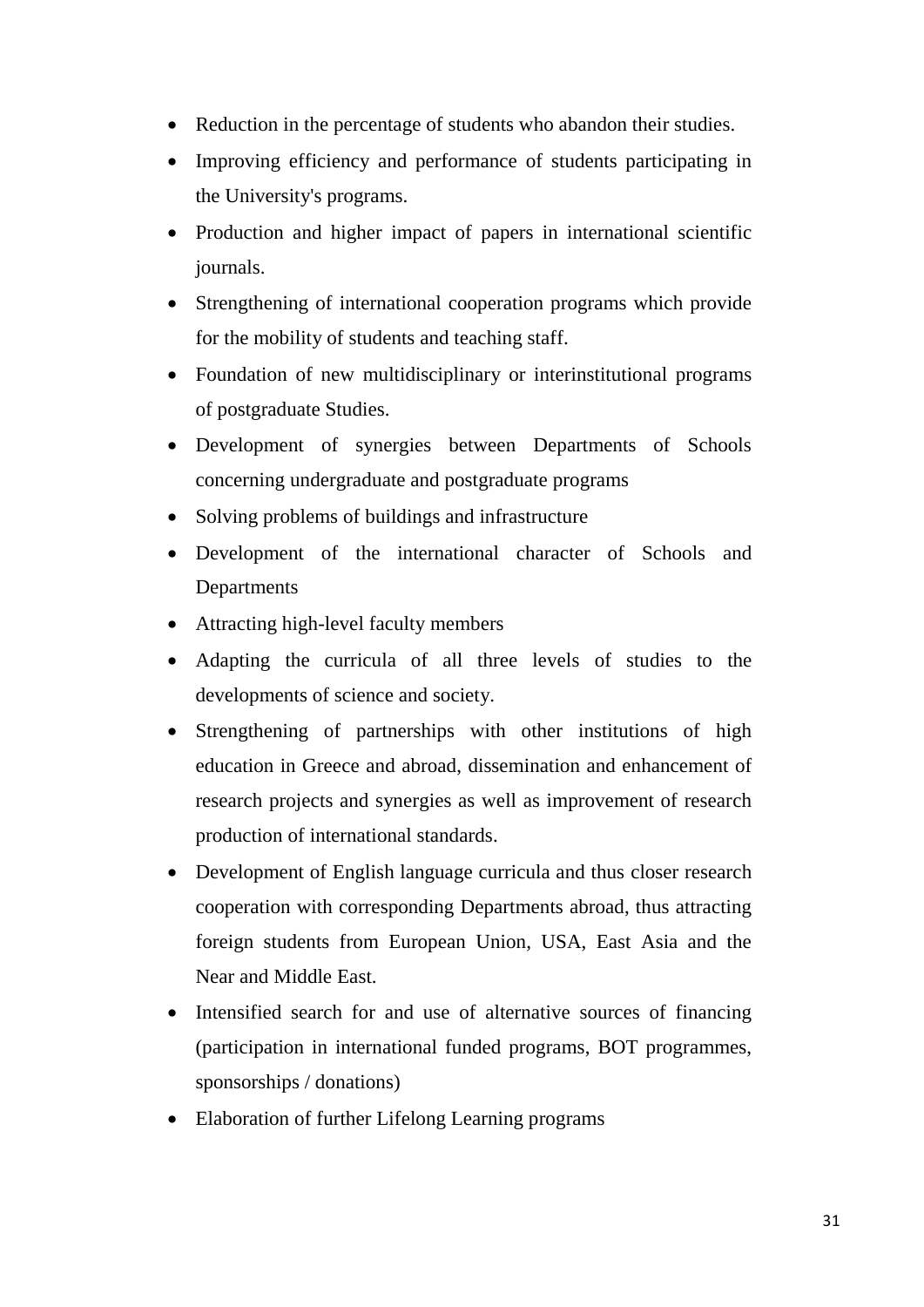• Measures to reduce pollutants and environmental burden caused by the University because of its operation.

It should be emphasized that a large part of the individual evaluators' comments refers to the reorganization of the curricula and their improvement in regard to the number and structure of courses, teaching methods and techniques, guidance and targeting, etc. Therefore, the main responsibility for undertaking changes on these points belongs to the competent organs of the Departments. The University's management is invested only with a supervisory and advisory role, mainly through the activity of the Quality Assurance Unit (ΜΟΔΙΠ/MODIP). The MODIP staff in cooperation with the corresponding units in the Departments (ΟΜΕΑ) prepare reports of relevant data for each Department which reflect the main points and proposals for improvements, departing from the findings of the external evaluators.

Every six months meetings are foreseen between the President of MO.DI.P and the OMEA of the Departments to determine the degree of implementation of the proposed changes. Of course, the implementation schedule largely depends on the type, depth and texture changes (of radical or improving character) and the level of resources required for their realization. It is not possible to give a precise timetable for each Department. It should, however, be mentioned that a reasonable deadline for the integration of changes is considered to be the date of the next internal evaluation process in each Department.

The administration of the University has been especially considering the recommendations of the external experts on questions which go beyond the administrative bodies of Departments, and touch on state policy and responsibility. These issues include:

• The underfunding of Departments and the University as a whole, which has a fundamental impact on the neglect of infrastructure, the non-renewal of equipment, and generally the lower quality of service.